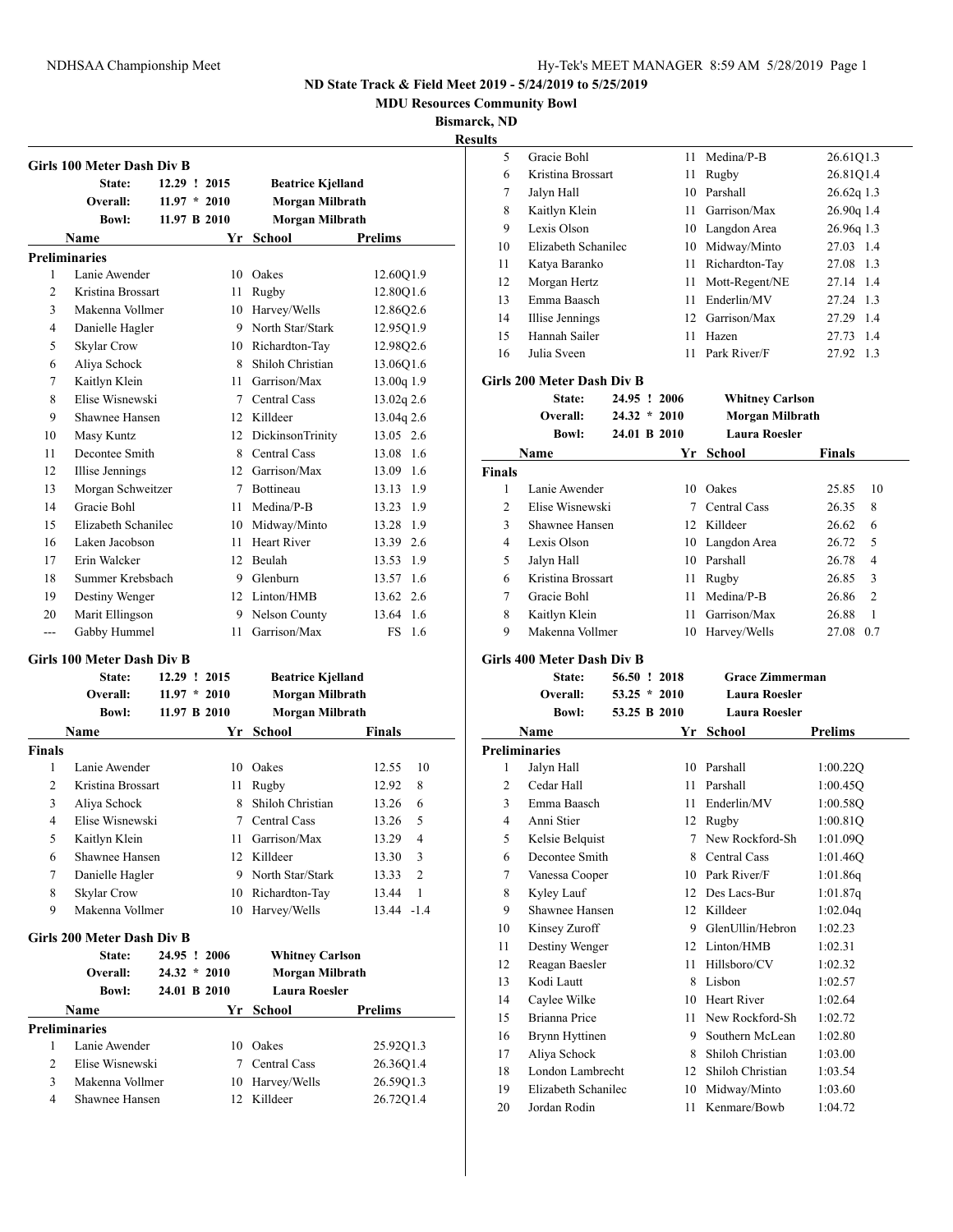**MDU Resources Community Bowl**

**Bismarck, ND Result** 

|                | Preliminaries  (Girls 400 Meter Dash Div B) |                  |    |                         |                |                |
|----------------|---------------------------------------------|------------------|----|-------------------------|----------------|----------------|
|                | Name                                        |                  |    | Yr School               | <b>Prelims</b> |                |
| 21             | Jadyn Sandy                                 |                  | 9. | Velva/Drake-Ana         | 1:05.41        |                |
| 22             | Helena Pavek                                |                  | 7  | <b>DickinsonTrinity</b> | 1:05.60        |                |
|                | Girls 400 Meter Dash Div B                  |                  |    |                         |                |                |
|                | State:                                      | 56.50 ! 2018     |    | <b>Grace Zimmerman</b>  |                |                |
|                | Overall:                                    | $53.25 * 2010$   |    | <b>Laura Roesler</b>    |                |                |
|                | <b>Bowl:</b>                                | 53.25 B 2010     |    | <b>Laura Roesler</b>    |                |                |
|                | Name                                        |                  | Yr | School                  | Finals         |                |
| <b>Finals</b>  |                                             |                  |    |                         |                |                |
| 1              | Jalyn Hall                                  |                  |    | 10 Parshall             | 58.92          | 10             |
| 2              | Anni Stier                                  |                  |    | 12 Rugby                | 59.75          | 8              |
| 3              | Cedar Hall                                  |                  |    | 11 Parshall             | 59.75          | 6              |
| $\overline{4}$ | Decontee Smith                              |                  |    | 8 Central Cass          | 59.78          | 5              |
| 5              | Kyley Lauf                                  |                  |    | 12 Des Lacs-Bur         | 59.92          | 4              |
| 6              | Kelsie Belquist                             |                  |    | 7 New Rockford-Sh       | 1:00.34        | 3              |
| 7              | Emma Baasch                                 |                  | 11 | Enderlin/MV             | 1:00.45        | 2              |
| 8              | Vanessa Cooper                              |                  |    | 10 Park River/F         | 1:00.96        | 1              |
| 9              | Shawnee Hansen                              |                  | 12 | Killdeer                | 1:01.99        |                |
|                | Girls 800 Meter Run Div B                   |                  |    |                         |                |                |
|                | State:                                      | 2:13.46 ! 2005   |    | <b>Christine Bruins</b> |                |                |
|                | Overall:                                    | $2:10.78 * 2008$ |    | <b>Laura Roesler</b>    |                |                |
|                | <b>Bowl:</b>                                | 2:10.78 B 2008   |    | <b>Laura Roesler</b>    |                |                |
|                | Name                                        |                  | Yr | School                  | Finals         |                |
| <b>Finals</b>  |                                             |                  |    |                         |                |                |
| 1              | Lana Krack                                  |                  |    | 12 Thompson             | 2:18.21        | 10             |
| 2              | Reagan Baesler                              |                  | 11 | Hillsboro/CV            | 2:21.63        | 8              |
| 3              | Jensyn Zink                                 |                  |    | 10 Hillsboro/CV         | 2:22.95        | 6              |
| 4              | Harys Beauchamp                             |                  | 8  | Beulah                  | 2:24.09        | 5              |
| 5              | Norah Entzi                                 |                  | 8  | Edgeley/Kulm            | 2:24.85        | 4              |
| 6              | Drew Frolek                                 |                  | 10 | Milnor/Wynd/Lidg        | 2:24.87        | 3              |
| 7              | Jaci Fischer                                |                  | 7  | <b>Bowman County</b>    | 2:24.87        | $\overline{2}$ |
| 8              | Brynn Hyttinen                              |                  | 9. | Southern McLean         | 2:25.02        | 1              |
| 9              | London Lambrecht                            |                  |    | 12 Shiloh Christian     | 2:25.15        |                |
| 10             | Macy Gress                                  |                  |    | 12 DickinsonTrinity     | 2:25.55        |                |
| 11             | Kyley Lauf                                  |                  |    | 12 Des Lacs-Bur         | 2:26.00        |                |
| 12             | Quinn Neppl                                 |                  |    | 9 Benson County         | 2:26.21        |                |
| 13             | Sidra Sadowsky                              |                  | 10 | Hettinger/Scran         | 2:27.39        |                |
| 14             | Julia Bogart                                |                  | 11 | Oak Grove               | 2:28.05        |                |
| 15             | Abby Faleide                                |                  | 11 | Central Cass            | 2:28.75        |                |
| 16             | Katie Wilhelmi                              |                  | 9  | Stanley                 | 2:30.27        |                |
| 17             | Ellie Duchscherer                           |                  | 11 | Rugby                   | 2:31.02        |                |
| 18             | Kayla Parisien                              |                  | 12 | Northern Lights         | 2:32.46        |                |
| 19             | Katherine Fox                               |                  | 11 | Parshall                | 2:33.69        |                |
| 20             | Anna Strand                                 |                  | 9  | May-Port CG             | 2:34.29        |                |
| 21             | <b>Elise Ramberg</b>                        |                  | 11 | Langdon Area            | 2:38.11        |                |
|                |                                             |                  |    |                         |                |                |

|                | Girls 1600 Meter Run Div B |                |        |                         |               |                |
|----------------|----------------------------|----------------|--------|-------------------------|---------------|----------------|
|                | State:                     | 4:56.96 ! 2005 |        | <b>Lindsay Anderson</b> |               |                |
|                | Overall:                   | 4:44.44 * 1993 |        | <b>Becki Wells</b>      |               |                |
|                | <b>Bowl:</b>               | 4:53.76 B 2016 |        | <b>Karly Ackley</b>     |               |                |
|                | Name                       |                | Yr     | <b>School</b>           | <b>Finals</b> |                |
| <b>Finals</b>  |                            |                |        |                         |               |                |
| 1              | Lana Krack                 |                | 12     | Thompson                | 5:04.38       | 10             |
| $\overline{c}$ | Elise Ramberg              |                | 11     | Langdon Area            | 5:19.21       | 8              |
| 3              | Dreah Frolek               |                | 9      | Milnor/Wynd/Lidg        | 5:20.81       | 6              |
| 4              | Reagan Baesler             |                | 11     | Hillsboro/CV            | 5:21.68       | 5              |
| 5              | Amanda Jarrett             |                | 12     | Carrington              | 5:21.91       | $\overline{4}$ |
| 6              | Quinn Neppl                |                |        | 9 Benson County         | 5:23.66       | 3              |
| 7              | Anna Strand                |                | 9      | May-Port CG             | 5:28.48       | $\overline{2}$ |
| 8              | Jaci Fischer               |                | $\tau$ | <b>Bowman County</b>    | 5:28.99       | 1              |
| 9              | Hannah Westin              |                | 8      | Shiloh Christian        | 5:29.46       |                |
| 10             | Jakkia Duffy               |                | 11.    | LaMoure/L-M             | 5:32.15       |                |
| 11             | Jenna Soine                |                | 8      | Hatton/Northwood        | 5:34.96       |                |
| 12             | Emma Wheeling              |                | 8      | New Town                | 5:40.10       |                |
| 13             | Emma Pierce                |                | 9      | Trenton                 | 5:40.62       |                |
| 14             | Ella Holkesvig             |                |        | 8 Hatton/Northwood      | 5:42.55       |                |
| 15             | Macy Gress                 |                | 12     | <b>DickinsonTrinity</b> | 5:42.82       |                |
| 16             | Olivia Frolek              |                | 7      | Milnor/Wynd/Lidg        | 5:42.83       |                |
| 17             | Sidra Sadowsky             |                | 10     | Hettinger/Scran         | 5:43.92       |                |
| 18             | Carlee Sieben              |                | 10     | Grafton                 | 5:46.73       |                |
| 19             | Whitney Schepp             |                |        | 9 Velva/Drake-Ana       | 5:51.95       |                |
| 20             | Hailey White Owl           |                |        | 8 New Town              | 5:53.40       |                |
| 21             | Jordyn Thorson             |                | 8.     | Southern McLean         | 6:00.72       |                |
| 22             | Kaidence Hase              |                |        | 7 Velva/Drake-Ana       | 6:08.43       |                |
| 23             | Kenley Bowman              |                | 7      | <b>Bowman County</b>    | 6:09.59       |                |
|                | Girls 3200 Meter Run Div B |                |        |                         |               |                |
|                |                            |                |        |                         |               |                |

### **State: 10:36.95 ! 2004 Krista Anderson Overall: 10:32.86 \* 2016**

|        |                         |                 |                     | <b>IXALLY IXUNIU</b> |               |                |
|--------|-------------------------|-----------------|---------------------|----------------------|---------------|----------------|
|        | <b>Bowl:</b>            | 10:32.86 B 2016 |                     | <b>Karly Ackley</b>  |               |                |
|        | Name                    |                 | <b>School</b><br>Yr |                      | <b>Finals</b> |                |
| Finals |                         |                 |                     |                      |               |                |
| 1      | Lana Krack              |                 | 12                  | Thompson             | 11:08.00      | 10             |
| 2      | Elise Ramberg           |                 | 11                  | Langdon Area         | 11:24.76      | 8              |
| 3      | Quinn Neppl             |                 | 9                   | <b>Benson County</b> | 11:34.08      | 6              |
| 4      | Amanda Jarrett          |                 | 12                  | Carrington           | 11:39.37      | 5              |
| 5      | Dreah Frolek            |                 | 9                   | Milnor/Wynd/Lidg     | 11:39.87      | 4              |
| 6      | Peyton Gette            |                 | 7                   | Kindred              | 11:42.85      | 3              |
| 7      | Hannah Westin           |                 | 8                   | Shiloh Christian     | 11:43.72      | $\overline{2}$ |
| 8      | Jenna Soine             |                 | 8                   | Hatton/Northwood     | 11:44.18      | 1              |
| 9      | Jakkia Duffy            |                 | 11                  | LaMoure/L-M          | 11:48.34      |                |
| 10     | <b>Brooklyn Bartsch</b> |                 | 7                   | Rugby                | 12:10.50      |                |
| 11     | Olivia Frolek           |                 | 7                   | Milnor/Wynd/Lidg     | 12:10.56      |                |
| 12     | Ally Goodmanson         |                 | 7                   | Kindred              | 12:13.47      |                |
| 13     | Anna Strand             |                 | 9                   | May-Port CG          | 12:19.35      |                |
| 14     | Carlee Sieben           |                 | 10                  | Grafton              | 12:21.72      |                |
| 15     | Baylee Lura             |                 | 8                   | Carrington           | 12:27.01      |                |
| 16     | Keely Arnston           |                 | 9                   | <b>Benson County</b> | 12:28.30      |                |
| 17     | Grace Bachmeier         |                 | 12                  | Surrey               | 12:31.72      |                |
| 18     | Ellen Gregoire          |                 | 11                  | Larimore             | 12:32.93      |                |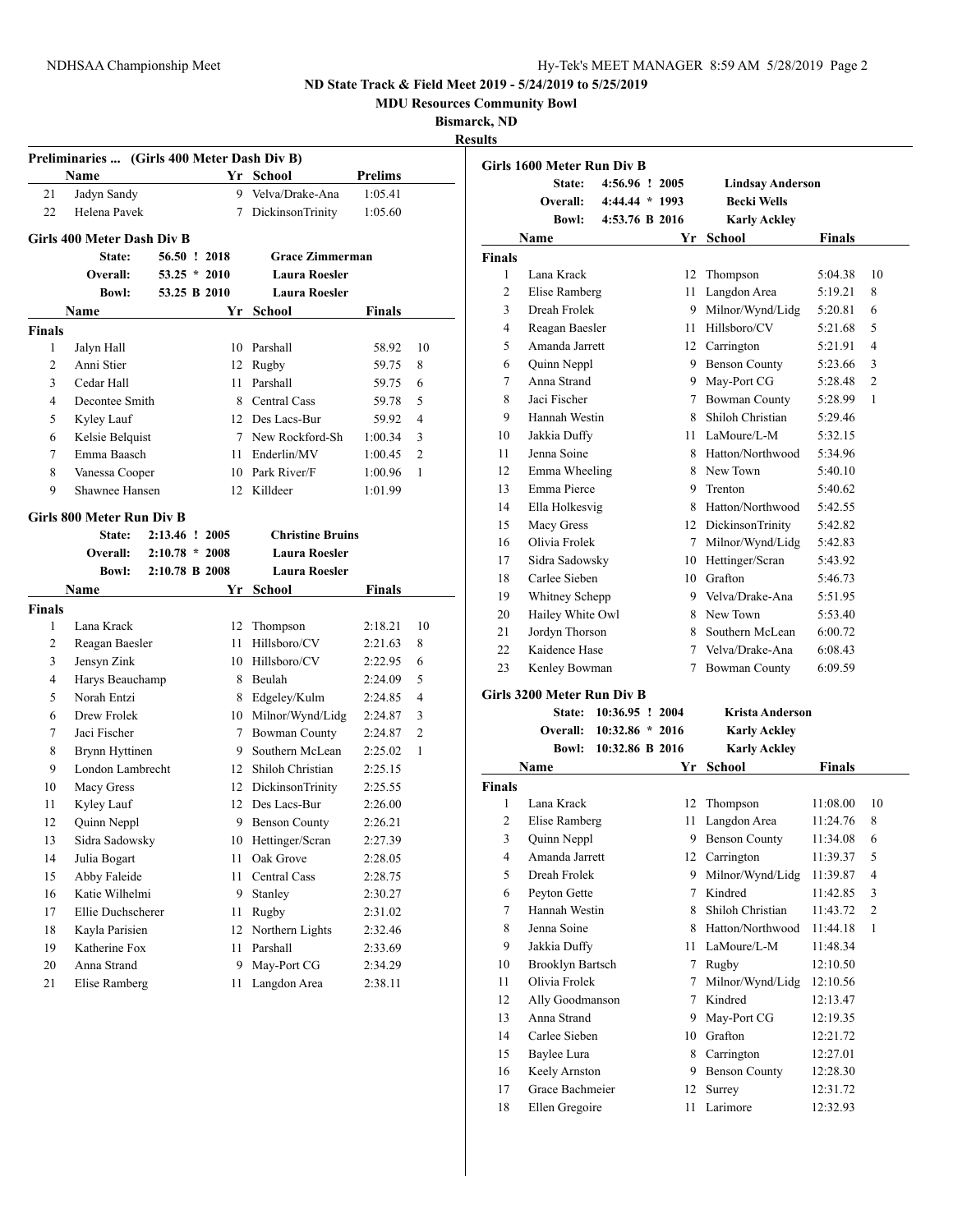**MDU Resources Community Bowl**

### **Bismarck, ND**

**Results**

|                | Finals  (Girls 3200 Meter Run Div B) |                |                        |                       |
|----------------|--------------------------------------|----------------|------------------------|-----------------------|
|                | <b>Name</b>                          |                | Yr School              | <b>Finals</b>         |
| 19             | Quinn Wrigley                        | 12             | Shiloh Christian       | 12:33.98              |
| 20             | Paige Goodsell                       | 9              | Midway/Minto           | 12:44.03              |
| 21             | Emma Pierce                          | 9.             | Trenton                | 12:45.70              |
| 22             | Vicktoria Holdaway                   |                | 10 Divide County       | 12:48.23              |
| 23             | Kenley Bowman                        |                | 7 Bowman County        | 12:51.64              |
| 24             | Madison Johnson                      |                | 7 Carrington           | 12:56.13              |
| 25             | Sadie Weninger                       |                | 9 Velva/Drake-Ana      | 13:03.15              |
| 26             | Sophie Olsonawski                    |                | 7 Mott-Regent/NE       | 13:24.13              |
| 27             | Paysha Rex                           | 8              | <b>Bowman County</b>   | 14:06.65              |
|                | Girls 100 Meter Hurdles Div B        |                |                        |                       |
|                | State:                               | 14.33 ! 2005   | <b>Whitney Carlson</b> |                       |
|                | Overall:                             | $14.33 * 2005$ | <b>Whitney Carlson</b> |                       |
|                | <b>Bowl:</b>                         | 14.48 B 2004   | <b>Adriana Friezen</b> |                       |
|                | Name                                 | Yr             | <b>School</b>          | <b>Prelims</b>        |
|                | <b>Preliminaries</b>                 |                |                        |                       |
| 1              | Izzy Shirek                          | 12             | Thompson               | 15.62Q1.3             |
| 2              | Tia Horning                          | 11             | <b>Beulah</b>          | 16.28Q1.8             |
| 3              | Maria Blessum                        |                | 12 Rugby               | 16.39Q2.3             |
| $\overline{4}$ | Zoey Heid                            |                | 8 Grant Co/Flasher     | 16.65Q2.3             |
| 5              | Laura Paulsrud                       |                | 11 Hillsboro/CV        | 16.71Q1.3             |
| 6              | Sara Bonn                            |                | 11 Des Lacs-Bur        | 16.88Q1.8             |
| 7              | Morgan Hertz                         |                | 11 Mott-Regent/NE      | $17.02q$ 2.3          |
| 8              | Makalya Heinrich                     |                | 12 Kindred             | 17.04q 1.3            |
| 9              | Allison Jarrett                      |                | 8 Carrington           | $17.05q$ 1.3          |
| 10             | Mackenzie Amerman                    |                | 9 Kindred              | 17.15 1.3             |
| 11             | Hannah Haley                         | 11             | New Rockford-Sh        | 17.28 2.3             |
| 12             | Jaye Fike                            |                | 12 Harvey/Wells        | 17.29 1.8             |
| 13             | Arielle Grandbois                    |                | 9 Pembina Coun         | 17.33 2.3             |
| 14             | Karli Klein                          |                | 8 Garrison/Max         | 17.38 1.3             |
| 15             | Lexie Jo Jacobson                    |                | 9 Central McLean       | 17.47 1.8             |
| 16             | Kyra Barmoen                         |                | 10 Beulah              | 18.32 1.3             |
| 17             | KaliRae Garcia                       |                | 12 Central Cass        | 18.64 2.3             |
| 18             | Macey Moore                          |                | 8 Des Lacs-Bur         | 20.61 1.8             |
| $\overline{a}$ | Ryleigh Martin                       |                | 9 Medina/P-B           | DNF 2.3               |
|                | <b>Girls 100 Meter Hurdles Div B</b> |                |                        |                       |
|                | State:                               | 14.33 ! 2005   | <b>Whitney Carlson</b> |                       |
|                | Overall:                             | $14.33 * 2005$ | <b>Whitney Carlson</b> |                       |
|                | <b>Bowl:</b>                         | 14.48 B 2004   | <b>Adriana Friezen</b> |                       |
|                | Name                                 | Yr             | <b>School</b>          | Finals                |
| <b>Finals</b>  |                                      |                |                        |                       |
| 1              | Izzy Shirek                          | 12             | Thompson               | 15.38<br>10           |
| 2              | Tia Horning                          | 11             | Beulah                 | 16.21<br>8            |
| 3              | Zoey Heid                            |                | 8 Grant Co/Flasher     | 6<br>16.47            |
| $\overline{4}$ | Sara Bonn                            | 11 -           | Des Lacs-Bur           | 5<br>16.59            |
| 5              | Makalya Heinrich                     |                | 12 Kindred             | 4<br>16.60            |
| 6              | Maria Blessum                        |                | 12 Rugby               | 16.71<br>3            |
| 7              | Morgan Hertz                         | 11             | Mott-Regent/NE         | 2<br>16.72            |
| 8              | Laura Paulsrud                       | 11             | Hillsboro/CV           | $\mathbf{1}$<br>17.02 |
| 9              | <b>Allison Jarrett</b>               | 8              | Carrington             | 17.19 0.5             |
|                |                                      |                |                        |                       |

|                | <b>Girls 300 Meter Hurdles Div B</b>    |                |                        |                |
|----------------|-----------------------------------------|----------------|------------------------|----------------|
|                | State:                                  | 42.26 ! 2006   | <b>Whitney Carlson</b> |                |
|                | Overall:                                | $42.26 * 2006$ | <b>Whitney Carlson</b> |                |
|                | <b>Bowl:</b>                            | 42.26 B 2006   | <b>Whitney Carlson</b> |                |
|                | Name                                    | Yr             | <b>School</b>          | <b>Prelims</b> |
|                | <b>Preliminaries</b>                    |                |                        |                |
| 1              | Izzy Shirek                             | 12             | Thompson               | 46.59Q         |
| $\overline{c}$ | Lexis Olson                             | 10             | Langdon Area           | 47.34Q         |
| 3              | Anni Stier                              | 12             | Rugby                  | 48.14Q         |
| 4              | Morgan Hertz                            | 11.            | Mott-Regent/NE         | 48.05O         |
| 5              | Karli Klein                             |                | 8 Garrison/Max         | 48.24Q         |
| 6              | Tia Horning                             | 11             | Beulah                 | 48.70O         |
| 7              | Allison Jarrett                         |                | 8 Carrington           | 48.80q         |
| 8              | Makalya Heinrich                        |                | 12 Kindred             | 48.90q         |
| 9              | Kelsie Belquist                         |                | 7 New Rockford-Sh      | 49.08g         |
| 10             | Katya Baranko                           | 11 -           | Richardton-Tay         | 49.11          |
| 11             | Emma Baasch                             |                | 11 Enderlin/MV         | 49.35          |
| 12             | Zoey Heid                               |                | 8 Grant Co/Flasher     | 49.53          |
| 13             | Mackenzie Amerman                       |                | 9 Kindred              | 49.64          |
| 14             | <b>Brittney Reister</b>                 |                | 10 Medina/P-B          | 49.73          |
| 15             | Esmeralda Madrigal                      |                | 10 Bowman County       | 49.90          |
| 16             | Kyley Lauf                              |                | 12 Des Lacs-Bur        | 49.93          |
| 17             | Olivia Lautt                            | 11             | Harvey/Wells           | 50.37          |
| 18             | Jensyn Zink                             |                | 10 Hillsboro/CV        | 50.85          |
| 19             | Anna Berg                               |                | 9 Kindred              | 51.59          |
| 20             | Mya Schroeder                           | 8              | Carrington             | 52.21          |
| 21             | Hannah Haley                            | 11             | New Rockford-Sh        | 52.25          |
| 22             | Olivia Klein                            | 10             | Garrison/Max           | 52.51          |
|                | $C_{\rm{inle}}$ 200 Motor Hundles Div D |                |                        |                |

#### **Girls 300 Meter Hurdles Div B**

|               | 42.26 ! 2006<br>State:<br>Overall: |              |                                          | <b>Whitney Carlson</b> |               |                |
|---------------|------------------------------------|--------------|------------------------------------------|------------------------|---------------|----------------|
|               |                                    |              | $42.26 * 2006$<br><b>Whitney Carlson</b> |                        |               |                |
|               | <b>Bowl:</b>                       | 42.26 B 2006 |                                          | <b>Whitney Carlson</b> |               |                |
|               | Name                               |              | Yr.                                      | School                 | <b>Finals</b> |                |
| <b>Finals</b> |                                    |              |                                          |                        |               |                |
| 1             | Izzy Shirek                        |              | 12.                                      | Thompson               | 45.21         | 10             |
| 2             | Lexis Olson                        |              | 10                                       | Langdon Area           | 45.62         | 8              |
| 3             | Anni Stier                         |              | 12                                       | Rugby                  | 46.42         | 6              |
| 4             | Tia Horning                        |              | 11                                       | <b>Beulah</b>          | 47.36         | 5              |
| 5             | Makalya Heinrich                   |              |                                          | 12 Kindred             | 47.57         | 4              |
| 6             | Karli Klein                        |              | 8                                        | Garrison/Max           | 47.69         | 3              |
| 7             | Kelsie Belquist                    |              |                                          | New Rockford-Sh        | 47.78         | $\overline{c}$ |
| 8             | Allison Jarrett                    |              | 8                                        | Carrington             | 47.81         | 1              |
| 9             | Morgan Hertz                       |              | 11                                       | Mott-Regent/NE         | 47.95         |                |
|               |                                    |              |                                          |                        |               |                |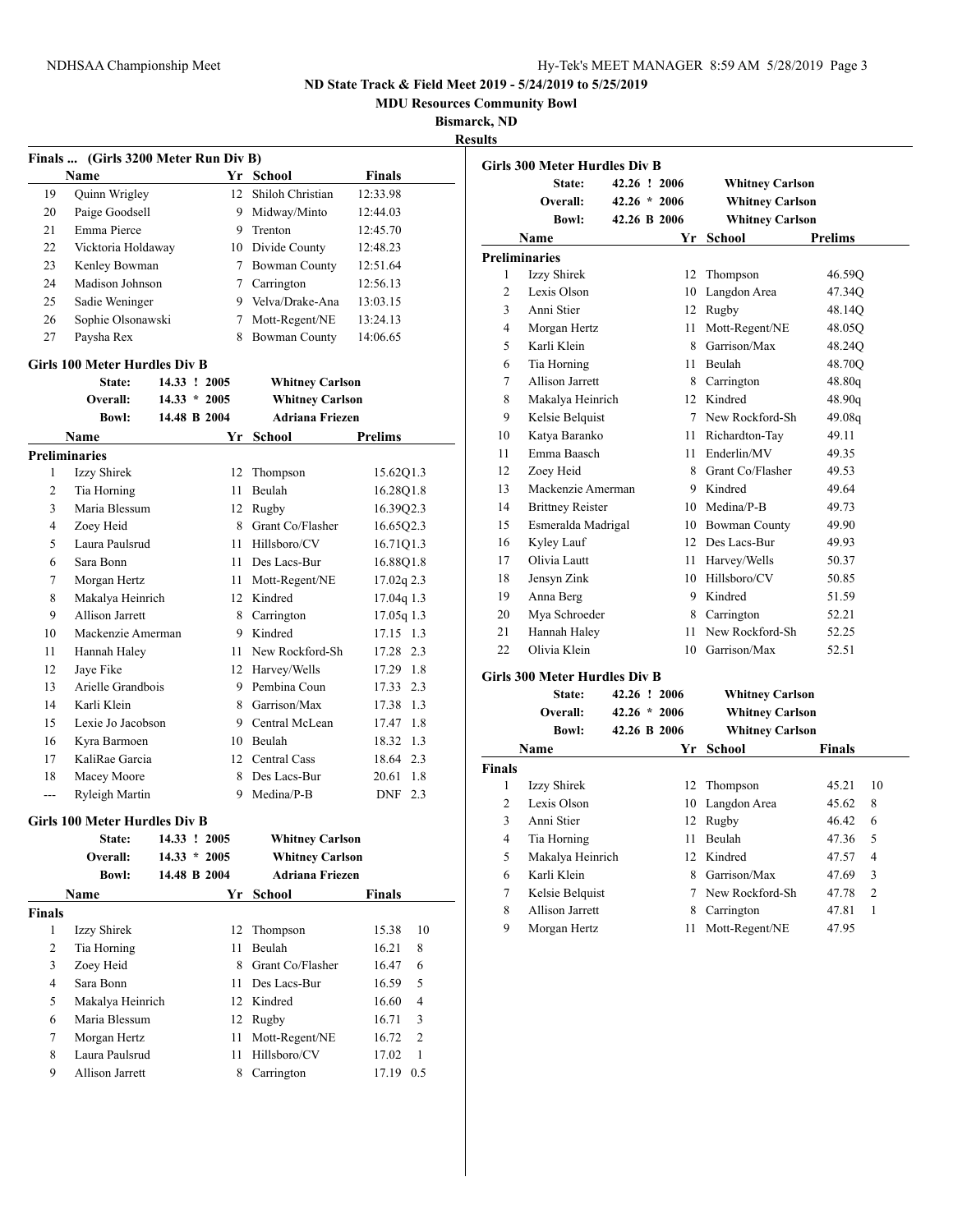**MDU Resources Community Bowl**

**Bismarck, ND**

**Result** 

|    | Girls 4x100 Meter Relay Div B<br>49.66 ! 2018<br>State:               |       | Park River/Fordville-Lankin |
|----|-----------------------------------------------------------------------|-------|-----------------------------|
|    | E Swartz, V Cooper, J Sveen, B Kjelland<br>Overall:<br>$48.35 * 2018$ |       | <b>Fargo Davies</b>         |
|    | K Beil, S Korgho, M Beil, R Gaye                                      |       |                             |
|    |                                                                       |       |                             |
|    | <b>Bowl:</b><br>48.76 B 2010                                          |       |                             |
|    | K Friedt, A Bennes, T Moser, B Reiner                                 |       |                             |
|    | Team                                                                  | Relay | <b>Prelims</b>              |
|    | Preliminaries                                                         |       |                             |
| 1  | Garrison/Max                                                          | А     | 51.23Q                      |
|    | 1) Sarah Lagge 11                                                     |       | 2) Illise Jennings 12       |
|    | 3) Gabby Hummel 11                                                    |       | 4) Kaitlyn Klein 11         |
| 2  | <b>Central Cass</b>                                                   | А     | 51.59Q                      |
|    | 1) Elise Wisnewski 7                                                  |       | 2) Kylie Grommesh 12        |
|    | 3) KaliRae Garcia 12                                                  |       | 4) Decontee Smith 8         |
| 3  | Dickinson Trinity                                                     | А     | 51.62Q                      |
|    | 1) Masy Kuntz 12                                                      |       | 2) Kylen Kubas 11           |
|    | 3) Brinklyn Schumacher 11                                             |       | 4) Kara Wanner 10           |
| 4  | <b>Bottineau</b>                                                      | A     | 51.66Q                      |
|    | 1) Stormy Peterson 12                                                 |       | 2) Sabra Peterson 10        |
|    | 3) Toni Eide 12                                                       |       | 4) Morgan Schweitzer 7      |
| 5  | Milnor/Wynd/Lidg                                                      | А     | 51.78O                      |
|    | 1) Laura Gutzmer 11                                                   |       | 2) Lily Baldwin 11          |
|    | 3) Sara Martinson 9                                                   |       | 4) Jessica Kuchera 11       |
| 6  | Beulah                                                                | А     | 52.00Q                      |
|    | 1) Tia Horning 11                                                     |       | 2) Erin Walcker 12          |
|    | 3) Chloe Senn 12                                                      |       | 4) Jenna Koppelsloen 8      |
| 7  | Oakes                                                                 | А     | 51.79q                      |
|    | 1) Jaida Seyer 11                                                     |       | 2) Nicole Schmitz 11        |
|    | 3) Allison Jepson 11                                                  |       | 4) Lanie Awender 10         |
| 8  | Northern Cass                                                         | А     | 51.95q                      |
|    | 1) Emily Kalm 9                                                       |       | 2) Kayla Tretter 7          |
|    | 3) Maddy Zwetzig 9                                                    |       | 4) Faith Aasen 12           |
| 9  | Hazen                                                                 | А     | 52.28q                      |
|    | 1) Chelsea Olander 8                                                  |       | 2) Sydney Mosset 10         |
|    | 3) Hannah Sailer 11                                                   |       | 4) Alayanna Klein 11        |
| 10 | Kindred                                                               | А     | 52.31                       |
|    | 1) Lacsey Reese                                                       |       | 2) Mackenzie Amerman 9      |
|    | 3) Olivia Abraham 11                                                  |       | 4) Makalya Heinrich 12      |
| 11 | Oak Grove                                                             | А     | 52.56                       |
|    | 1) Emily McKay 11                                                     |       | 2) Jaycie Gunderson 12      |
|    | 3) Charlee Lang 9                                                     |       | 4) Sophie Nichol 12         |
| 12 | Rugby                                                                 | А     | 52.57                       |
|    | 1) Maria Blessum 12                                                   |       | 2) Anni Stier 12            |
|    | 3) Emily Mattern 8                                                    |       | 4) Kristina Brossart 11     |
| 13 | May-Port CG                                                           | А     | 52.62                       |
|    | 1) Brooklyn Groth 8                                                   |       | 2) Kathryn Bradner 8        |
|    | 3) Nora Peterson 10                                                   |       | 4) Rylee Satrom 7           |
| 14 | Shiloh Christian                                                      | А     | 52.63                       |
|    | 1) Aliya Schock 8                                                     |       | 2) Kennady Walth 9          |
|    | 3) Alyssa Larson 10                                                   |       | 4) Kursten Fuller 10        |
| 15 | Richardton-Taylor                                                     | А     | 52.76                       |
|    | 1) Skylar Crow 10                                                     |       | 2) Reine Voigt 11           |
|    | 3) Bailey Paulson 12                                                  |       | 4) Katya Baranko 11         |
|    |                                                                       |       |                             |

| ults          |                                            |       |                                             |    |
|---------------|--------------------------------------------|-------|---------------------------------------------|----|
| 16            | Killdeer                                   | А     | 52.93                                       |    |
|               | 1) Karly Bang 12                           |       | 2) Molly Nies                               |    |
|               | 3) Kelly Bang 10                           |       | 4) Chelsey Morlock 11                       |    |
| 17            | Velva/Drake-Anamoose                       | А     | 53.08                                       |    |
|               | 1) Elizabeth Massine 10                    |       | 2) Rylee Frantsen 10                        |    |
|               | 3) Katie Mack 9                            |       | 4) Jadyn Sandy 9                            |    |
| 18            | Langdon Area                               | А     | 53.61                                       |    |
|               | 1) Rebekah Wells 9                         |       | 2) Raelyn Klindt 10                         |    |
|               | 3) Halle Jabs 8                            |       | 4) McKenna Schneider 7                      |    |
| 19            | Mott-Regent/NE                             | А     | 53.66                                       |    |
|               | 1) Angel Erickson 11                       |       | 2) Lindsay Koch 11                          |    |
|               | 3) Kiara Koepplin 11                       |       | 4) Rachelle Kathrein 11                     |    |
| 20            | <b>Bowman County</b>                       | А     | 54.16                                       |    |
|               | 1) Abby Smyle 11                           |       | 2) Jenna Buchholz 10                        |    |
|               | 3) Madeline Stafford                       |       | 4) Kenndi Blakenbaker                       |    |
| 21            | Park River/F                               | А     | 54.33                                       |    |
|               | 1) Sierra Schramm 8                        |       | 2) Vanessa Cooper 10                        |    |
|               | 3) Emma Markusen 8                         |       | 4) Julia Sveen 11                           |    |
| 22            | <b>Bishop Ryan</b>                         | А     | 54.47                                       |    |
|               | 1) Maddie Hedberg 10                       |       | 2) Tatum Leidholt 12                        |    |
|               | 3) Chinelo Udekwe 7                        |       | 4) Hailey Steckler 10                       |    |
| 23            | Stanley                                    | А     | 54.96                                       |    |
|               | 1) Grace Sorensen 11                       |       | 2) Hannah Sorenson 12                       |    |
|               | 3) Macy Nesheim 10                         |       | 4) Ava Schuster 8                           |    |
| 24            | Carrington                                 | А     | 56.12                                       |    |
|               | 1) Grace Wolsky 11                         |       | 2) Mya Schroeder 8                          |    |
|               | 3) Taryn Hoeckle 10                        |       | 4) Kylie Skadberg 7                         |    |
|               |                                            |       |                                             |    |
|               | Girls 4x100 Meter Relay Div B              |       |                                             |    |
|               | 49.66 ! 2018<br>State:                     |       | Park River/Fordville-Lankin                 |    |
|               | E Swartz, V Cooper, J Sveen, B Kjelland    |       |                                             |    |
|               | Overall:<br>$48.35 * 2018$                 |       | <b>Fargo Davies</b>                         |    |
|               | K Beil, S Korgho, M Beil, R Gaye           |       |                                             |    |
|               | <b>Bowl:</b><br>48.76 B 2010               |       |                                             |    |
|               | K Friedt, A Bennes, T Moser, B Reiner      |       |                                             |    |
|               | Team                                       | Relay | Finals                                      |    |
| <b>Finals</b> |                                            |       |                                             |    |
| 1             | Central Cass                               | А     | 50.57                                       | 10 |
|               | 1) Elise Wisnewski 7                       |       | 2) Kylie Grommesh 12                        |    |
|               | 3) KaliRae Garcia 12                       |       | 4) Decontee Smith 8                         |    |
| 2             | Garrison/Max                               | А     | 50.66                                       | 8  |
|               | 1) Sarah Lagge 11                          |       | 2) Illise Jennings 12                       |    |
|               |                                            |       | 4) Kaitlyn Klein 11                         |    |
| 3             |                                            |       |                                             |    |
|               | 3) Gabby Hummel 11                         | А     |                                             | 6  |
|               | Dickinson Trinity                          |       | 50.80                                       |    |
|               | 1) Masy Kuntz 12                           |       | 2) Kylen Kubas 11                           |    |
| 4             | 3) Brinklyn Schumacher 11                  |       | 4) Kara Wanner 10                           |    |
|               | Bottineau                                  | А     | 51.05                                       | 5  |
|               | 1) Stormy Peterson 12                      |       | 2) Sabra Peterson 10                        |    |
|               | 3) Toni Eide 12                            |       | 4) Morgan Schweitzer 7                      |    |
| 5             | Beulah                                     | А     | 51.29                                       | 4  |
|               | 1) Tia Horning 11                          |       | 2) Erin Walcker 12                          |    |
|               | 3) Chloe Senn 12                           |       | 4) Jenna Koppelsloen 8                      |    |
| 6             | Milnor/Wynd/Lidg                           | А     | 51.38                                       | 3  |
|               | 1) Laura Gutzmer 11<br>3) Sara Martinson 9 |       | 2) Lily Baldwin 11<br>4) Jessica Kuchera 11 |    |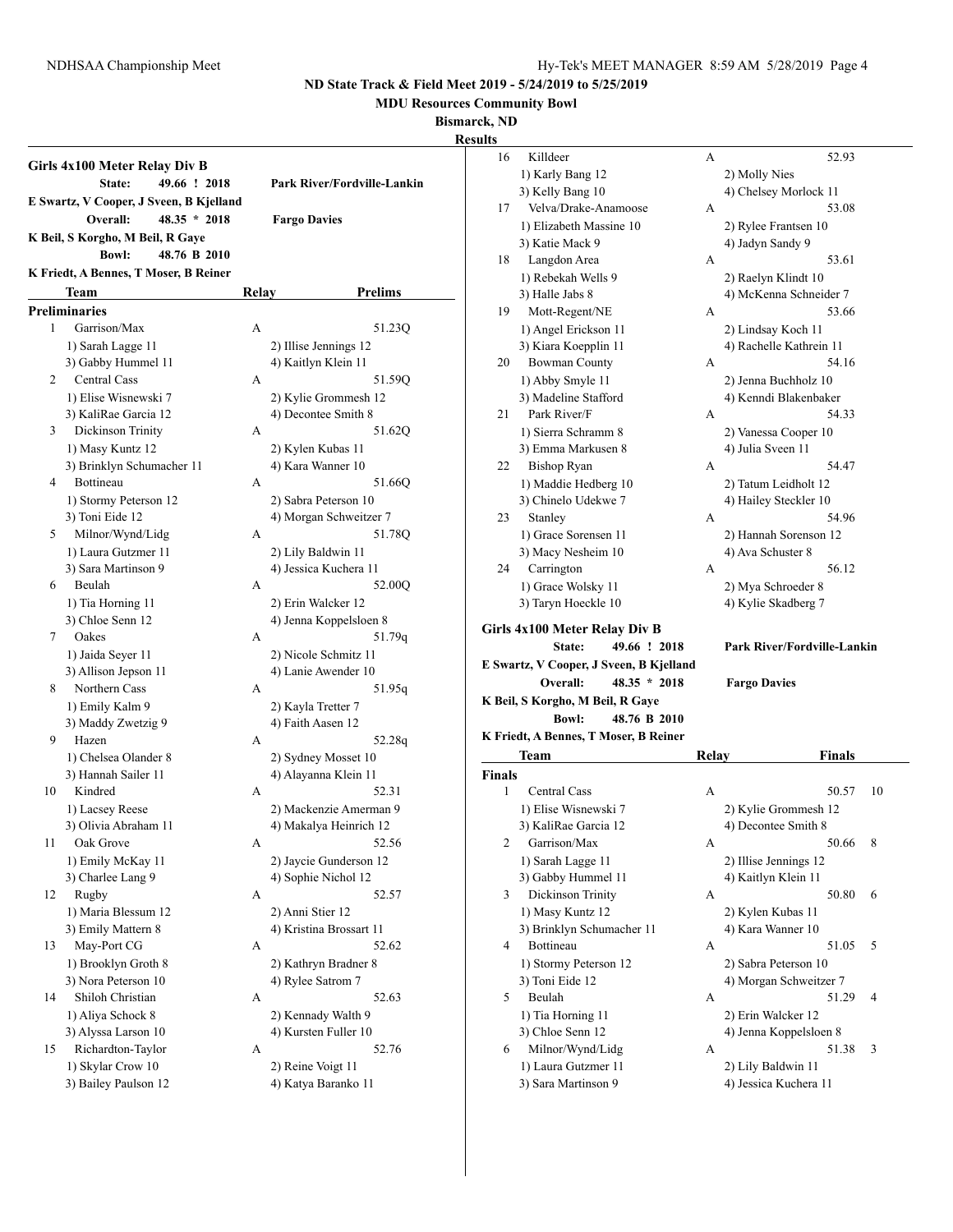**MDU Resources Community Bowl**

**Bismarck, ND**

**Results**

|    | Finals  (Girls 4x100 Meter Relay Div B) |       |                                    |
|----|-----------------------------------------|-------|------------------------------------|
|    | Team                                    | Relay | Finals                             |
| 7  | Northern Cass                           | A     | 51.70<br>2                         |
|    | 1) Emily Kalm 9                         |       | 2) Kayla Tretter 7                 |
|    | 3) Maddy Zwetzig 9                      |       | 4) Faith Aasen 12                  |
| 8  | Oakes                                   | А     | 51.71<br>1                         |
|    | 1) Jaida Seyer 11                       |       | 2) Nicole Schmitz 11               |
|    | 3) Allison Jepson 11                    |       | 4) Lanie Awender 10                |
| 9  | Hazen                                   | А     | 52.55                              |
|    | 1) Chelsea Olander 8                    |       | 2) Sydney Mosset 10                |
|    | 3) Hannah Sailer 11                     |       | 4) Alayanna Klein 11               |
|    | Girls 4x200 Meter Relay Div B           |       |                                    |
|    | State:<br>1:43.41 ! 2006                |       | Milnor/Wyndmere/Lidgerwood         |
|    | C Boyer, J Ellefson, T Mauch, K Stark   |       |                                    |
|    | Overall:<br>$1:41.73 * 2016$            |       |                                    |
|    | R Gaye, K Carlson, E Jahner, R Gaye     |       |                                    |
|    | 1:41.73 B 2016<br><b>Bowl:</b>          |       |                                    |
|    | Gaye, Carlson, Jahner, Gaye             |       |                                    |
|    | Team                                    | Relay | <b>Prelims</b>                     |
|    | Preliminaries                           |       |                                    |
| 1  | Dickinson Trinity                       | А     | 1:48.78Q                           |
|    | 1) Masy Kuntz 12                        |       | 2) Kylen Kubas 11                  |
|    | 3) Brinklyn Schumacher 11               |       | 4) Kara Wanner 10                  |
| 2  | Garrison/Max                            | А     | 1:49.60Q                           |
|    | 1) Illise Jennings 12                   |       | 2) Karli Klein 8                   |
|    | 3) Sarah Lagge 11                       |       | 4) Kaitlyn Klein 11                |
| 3  | <b>Central Cass</b>                     | А     | 1:50.59Q                           |
|    | 1) Elise Wisnewski 7                    |       | 2) Kylie Grommesh 12               |
|    | 3) Mayzee Jacobson 8                    |       | 4) Decontee Smith 8                |
| 4  | Bottineau                               | A     | 1:49.63Q                           |
|    | 1) Sabra Peterson 10                    |       | 2) Toni Eide 12                    |
|    | 3) Kylie Simpson 7                      |       | 4) Morgan Schweitzer 7             |
| 5  | Killdeer                                | А     | 1:49.96Q                           |
|    | 1) Karly Bang 12                        |       | 2) Chelsey Morlock 11              |
|    | 3) Kelly Bang 10                        |       | 4) Shawnee Hansen 12               |
| 6  | Milnor/Wynd/Lidg                        | А     | 1:50.81Q                           |
|    | 1) Laura Gutzmer 11                     |       | 2) Lily Baldwin 11                 |
|    | 3) Sara Martinson 9                     |       | 4) Jessica Kuchera 11              |
| 7  | Oakes                                   | А     | 1:50.00q                           |
|    | 1) Jaida Seyer 11                       |       | 2) Nicole Schmitz 11               |
|    | 3) Allison Jepson 11                    |       | 4) Lanie Awender 10                |
| 8  | Kindred                                 | А     | 1:51.77q                           |
|    | 1) Kaydence Streyle 8                   |       | 2) Mackenzie Amerman 9             |
|    | 3) Olivia Abraham 11                    |       | 4) Makalya Heinrich 12             |
| 9  | <b>Bowman County</b>                    | А     | 1:51.91q                           |
|    | 1) Esmeralda Madrigal 10                |       | 2) Jenna Buchholz 10               |
|    | 3) Abby Smyle 11                        |       | 4) Ellie Stafford 12               |
| 10 | Beulah                                  | А     | 1:52.15                            |
|    | 1) Paige Hetzler 7                      |       | 2) Jenna Koppelsloen 8             |
|    |                                         |       |                                    |
|    |                                         |       |                                    |
|    | 3) Harys Beauchamp 8                    |       | 4) Erin Walcker 12                 |
| 11 | Mott-Regent/NE<br>1) Angel Erickson 11  | А     | 1:52.19<br>2) Rachelle Kathrein 11 |

| 12            | Shiloh Christian                      | А     | 1:52.28                   |    |
|---------------|---------------------------------------|-------|---------------------------|----|
|               | 1) Kennady Walth 9                    |       | 2) London Lambrecht 12    |    |
|               | 3) Alyssa Larson 10                   |       | 4) Kursten Fuller 10      |    |
| 13            | Oak Grove                             | А     | 1:53.00                   |    |
|               | 1) Charlee Lang 9                     |       | 2) Jaycie Gunderson 12    |    |
|               | 3) Julia Bogart 11                    |       | 4) Sophie Nichol 12       |    |
| 14            | Rugby                                 | А     | 1:54.33                   |    |
|               | 1) Taylor Mayer 9                     |       | 2) Mikaylee Livedalen 8   |    |
|               | 3) Emily Mattern 8                    |       | 4) Kristina Brossart 11   |    |
| 15            | Medina/P-B                            | А     | 1:54.48                   |    |
|               | 1) Emily Carlson 9                    |       | 2) Gracie Bohl 11         |    |
|               | 3) Sophia Bohl 8                      |       | 4) Brittney Reister 10    |    |
| 16            | Harvey/Wells County                   | А     | 1:54.90                   |    |
|               | 1) Emily Beck 10                      |       | 2) Olivia Lautt 11        |    |
|               | 3) Lexi Fike 9                        |       | 4) Zoe Mckinven 10        |    |
| 17            | Carrington                            | А     | 1:55.38                   |    |
|               | 1) Taryn Hoeckle 10                   |       | 2) Haley Wolsky 8         |    |
|               | 3) Marah Schmitz 11                   |       | 4) Mya Schroeder 8        |    |
| 18            | Central McLean                        | А     | 1:56.11                   |    |
|               | 1) Kaleigh Naser 10                   |       | 2) Anna Skachenko 7       |    |
|               | 3) Leah Jacobson 7                    |       | 4) Taysha Snyder 11       |    |
| 19            | <b>Bishop Ryan</b>                    | А     | 1:56.76                   |    |
|               | 1) Maddie Hedberg 10                  |       | 2) Tatum Leidholt 12      |    |
|               | 3) Berkley Lundeen 9                  |       | 4) Hailey Steckler 10     |    |
| 20            | Park River/F                          | А     | 1:56.96                   |    |
|               | 1) Julia Sveen 11                     |       | 2) Emma Markusen 8        |    |
|               | 3) Sierra Schramm 8                   |       | 4) Vanessa Cooper 10      |    |
| 21            | Des Lacs-Bur                          | А     | 1:57.18                   |    |
|               | 1) Trisha Billadeau 11                |       | 2) Sara Bonn 11           |    |
|               | 3) Shelby Ruden 10                    |       | 4) Zoey Reed 10           |    |
| 22            | Midway/Minto                          | А     | 1:59.28                   |    |
|               | 1) Cassandra Severson 9               |       | 2) Sophie Schuster 9      |    |
|               | 3) Elizabeth Schanilec 10             |       | 4) Allison Butters 12     |    |
| ---           | May-Port CG                           | А     | DQ                        |    |
|               | 1) Brooklyn Groth 8                   |       | 2) Kathryn Bradner 8      |    |
|               | 3) Madison Anderson 9                 |       | 4) Rylee Satrom 7         |    |
|               |                                       |       |                           |    |
|               | Girls 4x200 Meter Relay Div B         |       |                           |    |
|               | 1:43.41 ! 2006<br>State:              |       | Milnor/Wyndmere/Lidgerwoo |    |
|               | C Boyer, J Ellefson, T Mauch, K Stark |       |                           |    |
|               | $1:41.73 * 2016$<br>Overall:          |       |                           |    |
|               | R Gaye, K Carlson, E Jahner, R Gaye   |       |                           |    |
|               | 1:41.73 B 2016<br><b>Bowl:</b>        |       |                           |    |
|               | Gaye, Carlson, Jahner, Gaye           |       |                           |    |
|               | Team                                  | Relay | <b>Finals</b>             |    |
| <b>Finals</b> |                                       |       |                           |    |
| 1             | <b>Central Cass</b>                   | А     | 1:47.07                   | 10 |
|               | 1) Elise Wisnewski 7                  |       | 2) Kylie Grommesh 12      |    |
|               | 3) Mayzee Jacobson 8                  |       | 4) Decontee Smith 8       |    |
| 2             | Dickinson Trinity                     | А     | 1:47.25                   | 8  |

| DICKHISOII HHIIIV         | $\rightarrow$ |                     |
|---------------------------|---------------|---------------------|
| 1) Masy Kuntz 12          |               | 2) Kylen Kubas 11   |
| 3) Brinklyn Schumacher 11 |               | 4) Kara Wanner 10   |
| Garrison/Max              | А             |                     |
| 1) Illise Jennings 12     |               | 2) Karli Klein 8    |
| 3) Sarah Lagge 11         |               | 4) Kaitlyn Klein 11 |

# **State: 1:43.41 ! 2006 Milnor/Wyndmere/Lidgerwood**

|                           | $\sqrt{ }$ | 1.777.177            | $\cdots$ |
|---------------------------|------------|----------------------|----------|
| 1) Elise Wisnewski 7      |            | 2) Kylie Grommesh 12 |          |
| 3) Mayzee Jacobson 8      |            | 4) Decontee Smith 8  |          |
| Dickinson Trinity         | А          | 1:47.25              | -8       |
| 1) Masy Kuntz 12          |            | 2) Kylen Kubas 11    |          |
| 3) Brinklyn Schumacher 11 |            | 4) Kara Wanner 10    |          |
| Garrison/Max              | А          | 1:47.65              | - 6      |
| 1) Illise Jennings 12     |            | 2) Karli Klein 8     |          |
| 3) Sarah Lagge 11         |            | 4) Kaitlyn Klein 11  |          |
|                           |            |                      |          |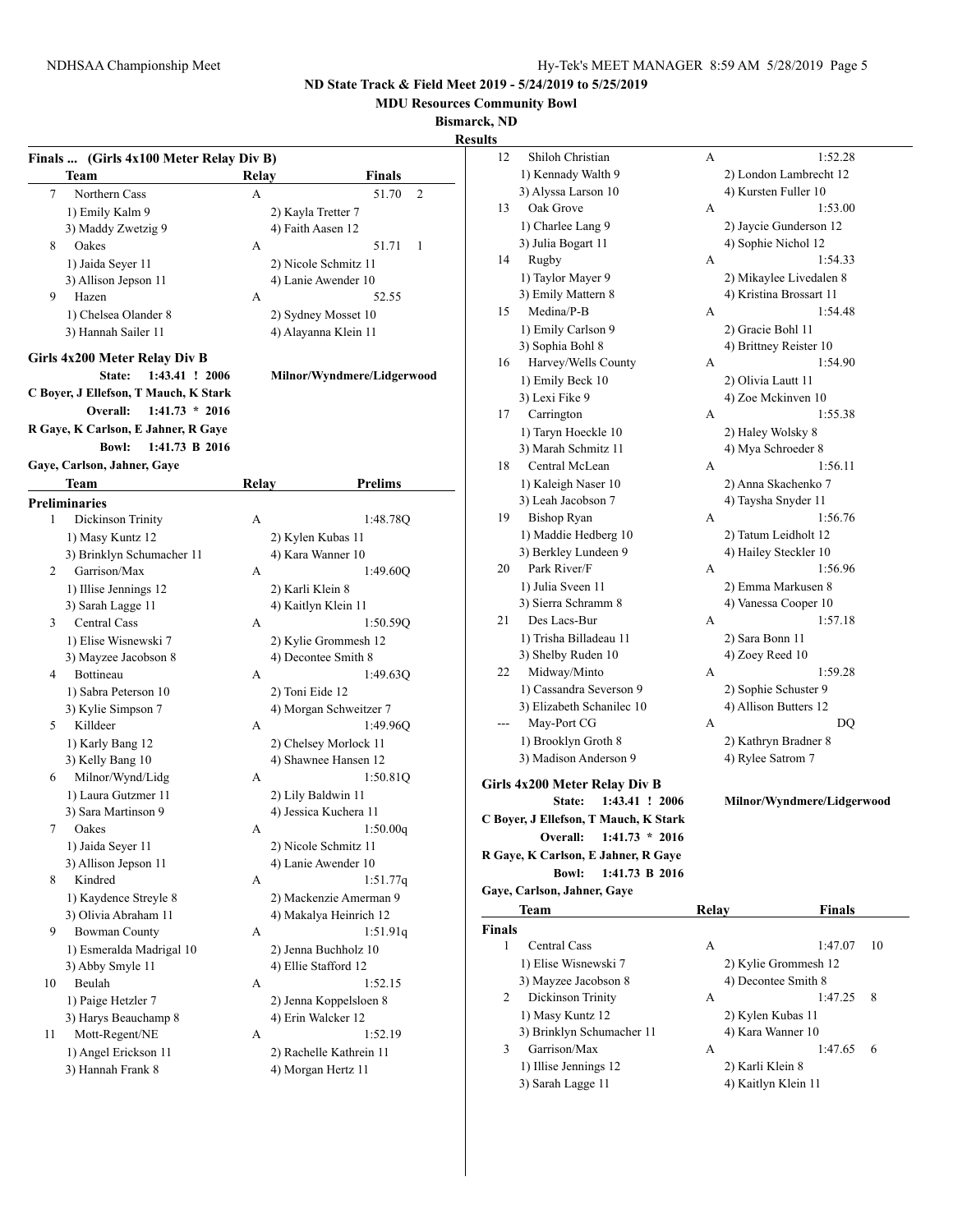9 New Rockford-Sheyenne A 4:14.48 1) Brianna Price 11 2) Hannah Haley 11

**ND State Track & Field Meet 2019 - 5/24/2019 to 5/25/2019**

**MDU Resources Community Bowl**

**Bismarck, ND**

|                                                                                    |       |                             | Bismarck, l<br><b>Results</b> |
|------------------------------------------------------------------------------------|-------|-----------------------------|-------------------------------|
| Finals  (Girls 4x200 Meter Relay Div B)<br>Team                                    | Relay | Finals                      |                               |
| 4<br>Milnor/Wynd/Lidg                                                              | A     | 1:48.91                     | 5                             |
| 1) Laura Gutzmer 11                                                                |       | 2) Lily Baldwin 11          |                               |
| 3) Sara Martinson 9                                                                |       | 4) Jessica Kuchera 11       |                               |
| 5<br>Oakes                                                                         | А     | 1:49.10                     | 4                             |
| 1) Jaida Seyer 11                                                                  |       | 2) Nicole Schmitz 11        |                               |
| 3) Allison Jepson 11                                                               |       | 4) Lanie Awender 10         |                               |
| Killdeer<br>6                                                                      | А     | 1:49.52                     | 3                             |
| 1) Karly Bang 12                                                                   |       | 2) Chelsey Morlock 11       |                               |
| 3) Kelly Bang 10                                                                   |       | 4) Shawnee Hansen 12        |                               |
| Kindred<br>7                                                                       |       | 1:49.95                     | 2                             |
|                                                                                    | А     |                             |                               |
| 1) Kaydence Streyle 8                                                              |       | 2) Mackenzie Amerman 9      |                               |
| 3) Olivia Abraham 11                                                               |       | 4) Makalya Heinrich 12      |                               |
| <b>Bowman County</b><br>8                                                          | A     | 1:50.06                     | 1                             |
| 1) Esmeralda Madrigal 10                                                           |       | 2) Jenna Buchholz 10        |                               |
| 3) Abby Smyle 11                                                                   |       | 4) Ellie Stafford 12        |                               |
| Bottineau<br>9                                                                     | А     | 1:51.12                     |                               |
| 1) Sabra Peterson 10                                                               |       | 2) Toni Eide 12             |                               |
| 3) Kylie Simpson 7                                                                 |       | 4) Morgan Schweitzer 7      |                               |
| Overall:<br>$4:00.08 * 2003$<br>M Luther, K Streyle, A Taylor, A Streyle           |       |                             |                               |
| 3:59.05 B 2009<br><b>Bowl:</b>                                                     |       |                             |                               |
| Team                                                                               | Relay | Finals                      |                               |
|                                                                                    |       |                             |                               |
| 1<br>Rugby                                                                         | A     | 4:06.09                     | 10                            |
| 1) Ellie Duchscherer 11                                                            |       | 2) Emily Mattern 8          |                               |
| 3) Maria Blessum 12                                                                |       | 4) Anni Stier 12            |                               |
| Hillsboro/CV<br>2                                                                  | A     | 4:11.22                     | 8                             |
| 1) Tatum Limke 9                                                                   |       | 2) Haley Blotsky 9          |                               |
| 3) Jensyn Zink 10                                                                  |       | 4) Reagan Baesler 11        |                               |
| Thompson<br>3                                                                      | A     | 4:12.50                     | 6                             |
| 1) Claire Snyder 9                                                                 |       | 2) Lexi Telehey 10          |                               |
| 3) Kaela Schultz 10                                                                |       | 4) Izzy Shirek 12           |                               |
| Carrington<br>4                                                                    | А     | 4:13.39                     | 5                             |
| 1) Haley Wolsky 8                                                                  |       | 2) Addison Hoornaert 11     |                               |
| 3) Amanda Jarrett 12                                                               |       | 4) Allison Jarrett 8        |                               |
| <b>Bowman County</b><br>5                                                          | А     | 4:14.02                     | 4                             |
| 1) Esmeralda Madrigal 10                                                           |       | 2) Alexius Miller 11        |                               |
| 3) Jenna Buchholz 10                                                               |       | 4) Ellie Stafford 12        |                               |
| Kenmare/Bowbells<br>6                                                              | А     | 4:14.07                     | 3                             |
|                                                                                    |       |                             |                               |
| 1) Marissa Jensen 12                                                               |       | 2) Brooklyn Rodin 9         |                               |
| 3) Taylor Schoemer 12<br>7                                                         |       | 4) Jordan Rodin 11          |                               |
| Lynch, Herauf, Beaudoin, Messer<br>Finals<br>Central McLean<br>1) Taysha Snyder 11 | А     | 4:14.12<br>2) Maggie Eng 11 | 2                             |

8 Parshall A 4:14.35 1 1) Katherine Fox 11 2) Cedar Hall 11 3) Lily Dixon 11 4) Jalyn Hall 10

|               | 3) Elizabeth Widmer 12                    |       | 4) Kelsie Belquist 7      |
|---------------|-------------------------------------------|-------|---------------------------|
| 10            | Shiloh Christian                          | A     | 4:15.91                   |
|               | 1) Aliya Schock 8                         |       | 2) Kennady Walth 9        |
|               | 3) Brynn Fuller 7                         |       | 4) London Lambrecht 12    |
| 11            | Dickinson Trinity                         | А     | 4:15.99                   |
|               | 1) Kara Wanner 10                         |       | 2) Macy Gress 12          |
|               | 3) Helena Pavek 7                         |       | 4) Brinklyn Schumacher 11 |
| 12            | Langdon Area                              | A     | 4:17.00                   |
|               | 1) Malori Pletcher 9                      |       | 2) Lexis Olson 10         |
|               | 3) Raelyn Klindt 10                       |       | 4) Lauren Baril 10        |
| 13            | Beulah                                    | A     | 4:19.30                   |
|               | 1) Jenna Koppelsloen 8                    |       | 2) Paige Hetzler 7        |
|               | 3) Erin Walcker 12                        |       | 4) Harys Beauchamp 8      |
| 14            | Des Lacs-Bur                              | А     | 4:21.44                   |
|               | 1) Trisha Billadeau 11                    |       | 2) Shelby Ruden 10        |
|               | 3) Madison Lauf 9                         |       | 4) Kyley Lauf 12          |
| 15            | Bottineau                                 | А     | 4:23.44                   |
|               | 1) Kiara Poitra 8                         |       | 2) Morgan Schweitzer 7    |
|               | 3) Madeline Guariglia 8                   |       | 4) Toni Eide 12           |
| 16            | LaMoure/Litch-Marion                      | А     | 4:23.71                   |
|               | 1) Molly Musland 9                        |       | 2) Allie Hebl 11          |
|               | 3) Rachel Hoff 12                         |       | 4) Kaylynn Siedschlag 11  |
| 17            | Mott-Regent/NE                            | А     | 4:24.90                   |
|               | 1) Kiara Koepplin 11                      |       | 2) Angel Erickson 11      |
|               | 3) Hannah Frank 8                         |       | 4) Sophie Olsonawski 7    |
| 18            | Oakes                                     | A     | 4:28.10                   |
|               | 1) Jaida Seyer 11                         |       | 2) Allison Jepson 11      |
|               | 3) Nicole Schmitz 11                      |       | 4) Marisa Garza 12        |
| 19            | <b>Central Cass</b>                       | А     | 4:29.31                   |
|               | 1) Abby Faleide 11                        |       | 2) Morgan Lee 9           |
|               | 3) Savannah Vein 10                       |       | 4) Mayzee Jacobson 8      |
|               | Girls 4x800 Meter Relay Div B             |       |                           |
|               | 9:37.41 ! 2003<br>State:                  |       | <b>New Town</b>           |
|               | A Brady, N Wells, N Baker, P Garcia       |       |                           |
|               | $9:22.68 * 2017$<br>Overall:              |       |                           |
|               | P Jensen, K Wescom, J Guidinger, L Werner |       |                           |
|               | 9:22.68 B 2017<br><b>Bowl:</b>            |       |                           |
|               | Jensen, Wescom, Guidinger, Werner         |       |                           |
|               | Team                                      | Relay | Finals                    |
| <b>Finals</b> |                                           |       |                           |
| 1             | Thompson                                  | А     | 10:04.33                  |

|               | Team                  | Relav               | Finals                  |    |
|---------------|-----------------------|---------------------|-------------------------|----|
| <b>Finals</b> |                       |                     |                         |    |
| 1             | Thompson              | A                   | 10:04.33                | 10 |
|               | 1) Claire Snyder 9    | 2) Kaela Schultz 10 |                         |    |
|               | 3) Emma Cullen 10     | 4) Lana Krack 12    |                         |    |
| 2             | Parshall              | A                   | 10:09.98<br>8           |    |
|               | 1) Katherine Fox 11   | 2) Jalyn Hall 10    |                         |    |
|               | 3) Isabella Driver 10 | 4) Cedar Hall 11    |                         |    |
| 3             | Milnor/Wynd/Lidg      | А                   | 10:10.41<br>6           |    |
|               | 1) Olivia Frolek 7    |                     | 2) Kendra Kaczynski 10  |    |
|               | 3) Dreah Frolek 9     | 4) Drew Frolek 10   |                         |    |
| 4             | Carrington            | A                   | 10:16.01<br>5           |    |
|               | 1) Allison Jarrett 8  |                     | 2) Addison Hoornaert 11 |    |
|               |                       |                     |                         |    |

3) Marah Schmitz 11 4) Amanda Jarrett 12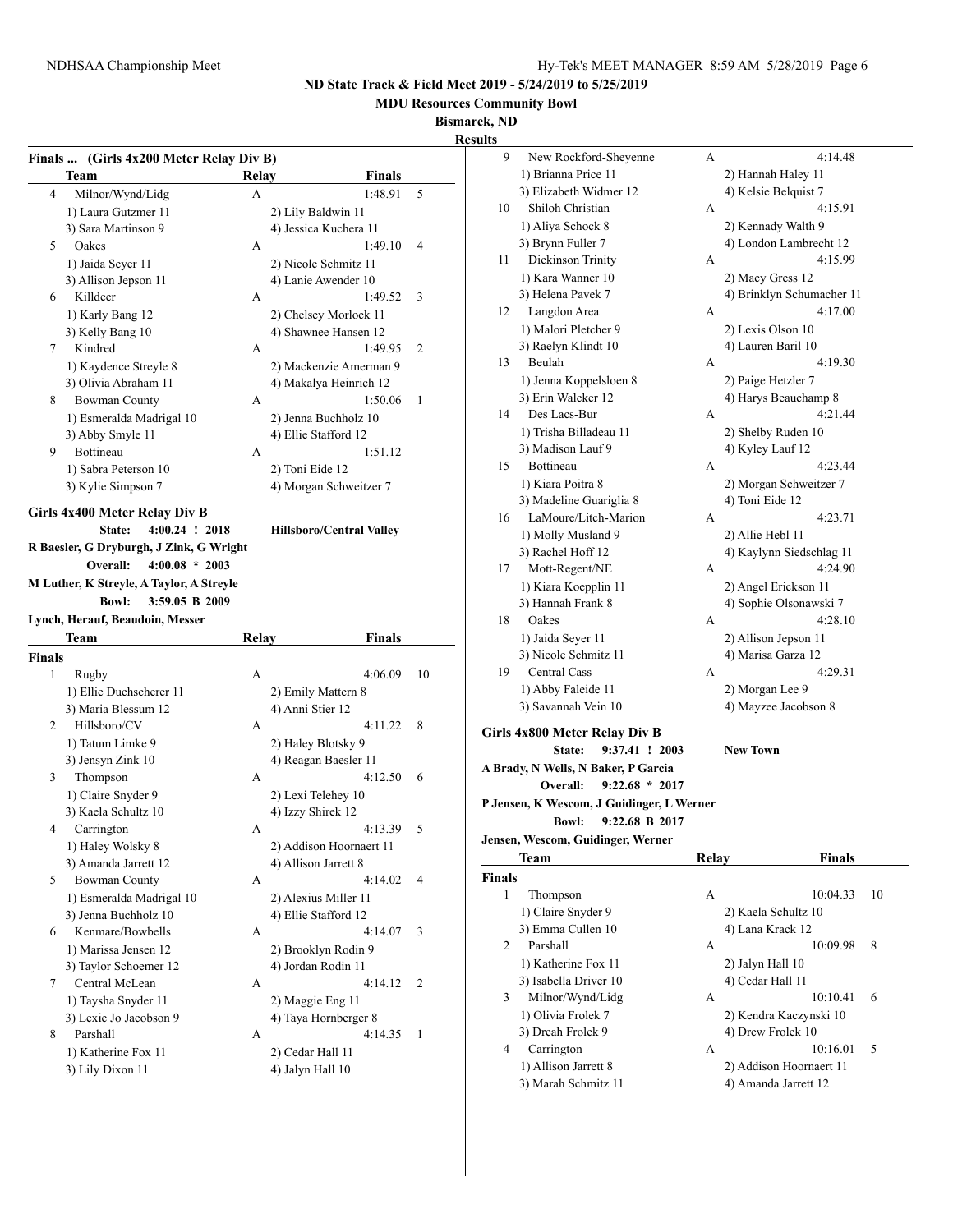**MDU Resources Community Bowl**

### **Bismarck, ND**

**Results**

|    | Team                     | Relay        | Finals                 |                |                  | <b>Girls High Jump Div B</b>  |              |
|----|--------------------------|--------------|------------------------|----------------|------------------|-------------------------------|--------------|
| 5  | Langdon Area             | $\mathbf{A}$ | 10:16.67               | $\overline{4}$ |                  | State:<br>Overall:            | $5-$<br>$5-$ |
|    | 1) Cora Badding 7        |              | 2) Malori Pletcher 9   |                |                  | <b>Bowl:</b>                  | $5-$         |
|    | 3) Kate Sillers 7        |              | 4) Elise Ramberg 11    |                |                  |                               |              |
| 6  | <b>Bowman County</b>     | A            | 10:18.99               | 3              |                  | Name                          |              |
|    | 1) Esmeralda Madrigal 10 |              | 2) Alexius Miller 11   |                | <b>Finals</b>    |                               |              |
|    | 3) Rhyann Heyen 9        |              | 4) Jaci Fischer 7      |                | 1                | Harys Beauchamp               |              |
| 7  | Rugby                    | A            | 10:24.35               | $\overline{c}$ | $\overline{c}$   | Malori Pletcher               |              |
|    | 1) Ellie Duchscherer 11  |              | 2) Ella Jacobson 7     |                | $\overline{c}$   | Maren Bernston                |              |
|    | 3) Mykell Heidlebaugh 8  |              | 4) Brooklyn Bartsch 7  |                | 4                | <b>Brooke Blessum</b>         |              |
| 8  | May-Port CG              | A            | 10:27.84               | $\mathbf{1}$   | 4                | Kennedy Harter                |              |
|    | 1) Ahna Mehus 11         |              | 2) Isabell Parker 9    |                | 6                | <b>Elaine Martinez</b>        |              |
|    | 3) Madison Anderson 9    |              | 4) Anna Strand 9       |                | $\tau$           | Kennedy Flaa                  |              |
| 9  | Stanley                  | A            | 10:29.50               |                | $\boldsymbol{7}$ | Izzy Shirek                   |              |
|    | 1) Katie Wilhelmi 9      |              | 2) Hannah Sorenson 12  |                | 9                | Gabby Hummel                  |              |
|    | 3) Shambre Feiring 12    |              | 4) Ava Schuster 8      |                | 10               | Annika Nelson                 |              |
| 10 | <b>Benson County</b>     | A            | 10:32.04               |                | 11               | Rachelle Kathrein             |              |
|    | 1) Keely Arnston 9       |              | 2) Paige Jones 7       |                | 11               | Katya Baranko                 |              |
|    | 3) Megan Buckmier 8      |              | 4) Quinn Neppl 9       |                | 11               | Genevieve Gruba               |              |
| 11 | Oak Grove                | A            | 10:33.39               |                | 11               | Amaya Willer                  |              |
|    | 1) Kelyn Johnson 12      |              | 2) Sophie Pundsack 9   |                |                  |                               |              |
|    | 3) Ava Webber 8          |              | 4) Julia Bogart 11     |                | 11               | Hannah Hagel                  |              |
| 12 | Central McLean           | A            | 10:36.16               |                | ---              | Grace Kelly                   |              |
|    | 1) Taysha Snyder 11      |              | 2) Lilly Eng 8         |                | $---$            | Janikka Miller                |              |
|    | 3) Maggie Eng 11         |              | 4) Taya Hornberger 8   |                | $---$            | Toni Eide                     |              |
| 13 | Harvey/Wells County      | А            | 10:36.77               |                | $---$            | Brenna Stroklund              |              |
|    | 1) MacKenna Arnold 10    |              | 2) Emma Dockter 8      |                | ---              | Jordan Rodin                  |              |
|    | 3) Emily Beck 10         |              | 4) Lexi Fike 9         |                |                  | <b>Girls Pole Vault Div B</b> |              |
| 14 | Shiloh Christian         | А            | 10:37.13               |                |                  | State:                        | $12-$        |
|    | 1) Quinn Wrigley 12      |              | 2) Katie Kusler 11     |                |                  | Overall:                      | $12-$        |
|    | 3) Gabriell Kraemer 9    |              | 4) Hannah Westin 8     |                |                  | <b>Bowl:</b>                  | $12-$        |
| 15 | Kindred                  | A            | 10:39.50               |                |                  |                               |              |
|    | 1) Peyton Gette 7        |              | 2) Helen Nudell 10     |                |                  | Name                          |              |
|    | 3) Ally Goodmanson 7     |              | 4) Abby Farsdale 12    |                | <b>Finals</b>    |                               |              |
| 16 | Surrey                   | A            | 10:48.16               |                | 1                | Maria Blessum                 |              |
|    | 1) Grace Bachmeier 12    |              | 2) Zoe Mueller 10      |                | $\overline{c}$   | <b>Brook Tibke</b>            |              |
|    | 3) Carleen Severson 9    |              | 4) Grace Grubaugh 9    |                | 3                | <b>Brooke Blessum</b>         |              |
| 17 | Hettinger/Scranton       | А            | 10:49.22               |                | 4                | Chelsey Morlock               |              |
|    |                          |              |                        |                | 5                | Claire Wagner                 |              |
|    | 1) Bailee Pierce 9       |              | 2) Sidra Sadowsky 10   |                | 5                | Danielle Dobitz               |              |
|    | 3) Katrina Poss 10       |              | 4) Cassie Kindsfater 9 |                | $\boldsymbol{7}$ | Gracie Doe                    |              |
| 18 | Des Lacs-Bur             | А            | 11:00.35               |                | 8                | Brinklyn Schumach             |              |
|    | 1) Kayli Olson 11        |              | 2) Kyleigh Wiltse 7    |                | 8                | Alyssa Larson                 |              |
|    | 3) Trisha Billadeau 11   |              | 4) Madison Lauf 9      |                | 9                | Azalea Jorgensen              |              |
| 19 | Mott-Regent/NE           | А            | 11:01.75               |                | 9                | Gracia Rolf                   |              |
|    | 1) Kiara Koepplin 11     |              | 2) Lindsay Koch 11     |                | 9                | Alexa Schneider               |              |
|    | 3) Grace Dinius          |              | 4) Sophie Olsonawski 7 |                | 9                | Anna Clements                 |              |
| 20 | Beach                    | A            | 11:09.75               |                |                  |                               |              |
|    | 1) Madi Wilhelmi 9       |              | 2) Megan Rising 10     |                | ---              | Shelby Ruden                  |              |
|    | 3) Andrea Lund 11        |              | 4) Tyra Feldmann 8     |                | ---              | Brooklyn Groth                |              |
|    |                          |              |                        |                |                  |                               |              |

|                | <b>Girls High Jump Div B</b>  |  |                  |                         |               |     |
|----------------|-------------------------------|--|------------------|-------------------------|---------------|-----|
|                | State:                        |  | $5-10$ ! 2014    | <b>Lexy Wittmayer</b>   |               |     |
|                | Overall:                      |  | $5-10 * 2014$    | <b>Lexy Wittmayer</b>   |               |     |
|                | <b>Bowl:</b>                  |  | 5-10 B 2014      | Lexi Wittmayer          |               |     |
|                | Name                          |  | Yr               | School                  | <b>Finals</b> |     |
| Finals         |                               |  |                  |                         |               |     |
| 1              | Harys Beauchamp               |  | 8                | Beulah                  | 5-01.00       | 10  |
| $\overline{c}$ | Malori Pletcher               |  |                  | 9 Langdon Area          | J5-01.00      | 7   |
| 2              | Maren Bernston                |  | 11               | Edgeley/Kulm            | J5-01.00      | 7   |
| 4              | <b>Brooke Blessum</b>         |  |                  | 10 Rugby                | 4-11.00       | 4.5 |
| 4              | Kennedy Harter                |  | 8                | Kidder County           | 4-11.00       | 4.5 |
| 6              | <b>Elaine Martinez</b>        |  | 10               | Pembina Coun            | J4-11.00      | 3   |
| 7              | Kennedy Flaa                  |  |                  | 12 Richland             | J4-11.00      | 1.5 |
| 7              | Izzy Shirek                   |  | 12               | Thompson                | J4-11.00      | 1.5 |
| 9              | Gabby Hummel                  |  | 11               | Garrison/Max            | J4-11.00      |     |
| 10             | Annika Nelson                 |  |                  | 9 Sargent Coun          | J4-11.00      |     |
| 11             | Rachelle Kathrein             |  |                  | 11 Mott-Regent/NE       | 4-09.00       |     |
| 11             | Katya Baranko                 |  |                  | 11 Richardton-Tay       | 4-09.00       |     |
| 11             | Genevieve Gruba               |  |                  | 8 Enderlin/MV           | 4-09.00       |     |
| 11             | Amaya Willer                  |  |                  | 10 DickinsonTrinity     | 4-09.00       |     |
| 11             | Hannah Hagel                  |  |                  | 10 Carrington           | 4-09.00       |     |
| ---            | Grace Kelly                   |  |                  | 9 Shiloh Christian      | NΗ            |     |
| ---            | Janikka Miller                |  | 8                | Rugby                   | NΗ            |     |
| ---            | Toni Eide                     |  | 12               | <b>Bottineau</b>        | NΗ            |     |
| $-$ --         | Brenna Stroklund              |  | 8                | Kenmare/Bowb            | ΝH            |     |
|                | Jordan Rodin                  |  | 11               | Kenmare/Bowb            | NΗ            |     |
|                | <b>Girls Pole Vault Div B</b> |  |                  |                         |               |     |
|                | State:                        |  | $12-04$ ! 2006   | <b>Kelsey Aide</b>      |               |     |
|                | Overall:                      |  | $12-05 * 2014$   | <b>Lauren Gietzen</b>   |               |     |
|                | <b>Bowl:</b>                  |  | 12-05 B 2014     | <b>Lauren Gietzen</b>   |               |     |
|                | Name                          |  | Yr               | School                  | <b>Finals</b> |     |
| Finals         |                               |  |                  |                         |               |     |
| 1              | Maria Blessum                 |  | 12               | Rugby                   | 11-00.00      | 10  |
| 2              | <b>Brook Tibke</b>            |  | 12 <sup>12</sup> | Southern McLean         | 9-00.00       | 8   |
| 3              | <b>Brooke Blessum</b>         |  | 10               | Rugby                   | J9-00.00      | 6   |
| 4              | Chelsey Morlock               |  | 11               | Killdeer                | J9-00.00      | 5   |
| 5              | Claire Wagner                 |  | 11               | Oakes                   | 8-06.00       | 3.5 |
| 5              | Danielle Dobitz               |  | 8                | Killdeer                | 8-06.00       | 3.5 |
| 7              | Gracie Doe                    |  | 8                | Killdeer                | J8-06.00      | 2   |
| 8              | Brinklyn Schumacher           |  | 11               | <b>DickinsonTrinity</b> | 8-00.00       | 0.5 |
| 8              | Alyssa Larson                 |  | 10               | Shiloh Christian        | 8-00.00       | 0.5 |
| 9              | Azalea Jorgensen              |  | 9                | Oak Grove               | J8-00.00      |     |
| 9              | Gracia Rolf                   |  | 8                | Lisbon                  | J8-00.00      |     |
| 9              | Alexa Schneider               |  | 9                | Langdon Area            | J8-00.00      |     |
| 9              | Anna Clements                 |  | 10               | Rugby                   | J8-00.00      |     |
| ---            | Shelby Ruden                  |  | 10               | Des Lacs-Bur            | NΗ            |     |
| ---            | Brooklyn Groth                |  | 8                | May-Port CG             | NΗ            |     |
| ---            | Kylie Skadberg                |  | 7                | Carrington              | NΗ            |     |
| ---            | Rylee Satrom                  |  | 7                | May-Port CG             | NΗ            |     |
| ---            | Nora Peterson                 |  | 10               | May-Port CG             | NΗ            |     |
|                |                               |  |                  |                         |               |     |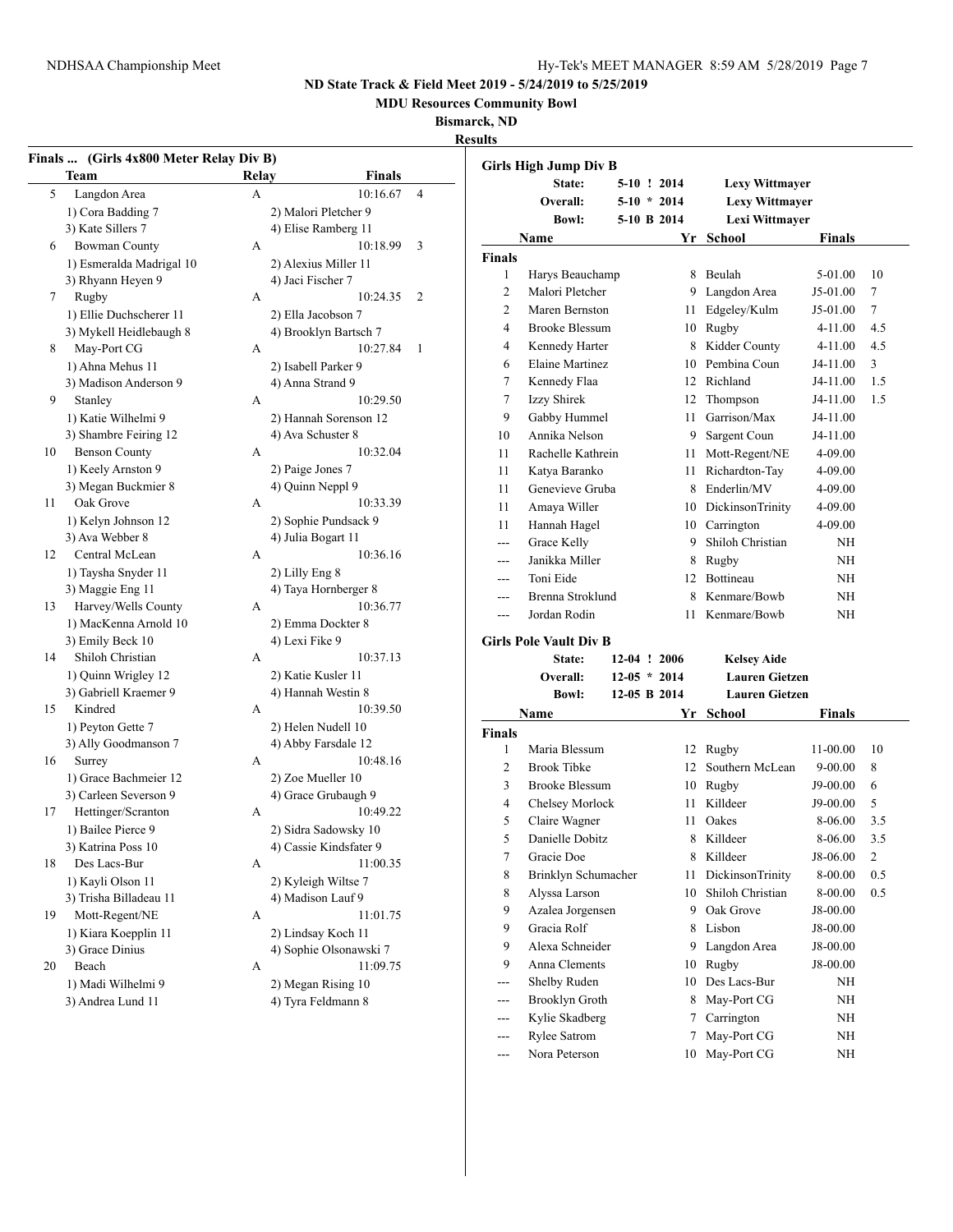**MDU Resources Community Bowl**

**Bismarck, ND**

| <b>Whitney Carlson</b><br><b>Whitney Carlson</b><br><b>Whitney Carlson</b><br>Yr School<br>Rugby<br>Harvey/Wells<br>Richardton-Tay<br>9 North Star/Stark<br>12 Rolette/Wolford<br>8 Kidder County<br>12 Bowman County<br>12 Northern Cass<br>Beulah<br>12 DickinsonTrinity<br>Milnor/Wynd/Lidg<br>10 Thompson<br>10 Grant Co/Flasher<br>Bowman County | <b>Finals</b><br>17-03.50<br>J17-03.50<br>17-02.75<br>16-10.00<br>16-09.00<br>16-08.00<br>16-06.25<br>16-02.50<br>$16-00.50 +0.0$<br>$16-00.00 + 0.0$<br>$15-11.25$ +0.0<br>$15-10.75 -1.0$<br>$15-09.00 +0.0$                                                                                                                                                                                                           | 10<br>8<br>6<br>5<br>$\overline{4}$<br>3<br>$\overline{c}$<br>1                                                                                                                                                                                                                                                                                                                                                       |
|-------------------------------------------------------------------------------------------------------------------------------------------------------------------------------------------------------------------------------------------------------------------------------------------------------------------------------------------------------|--------------------------------------------------------------------------------------------------------------------------------------------------------------------------------------------------------------------------------------------------------------------------------------------------------------------------------------------------------------------------------------------------------------------------|-----------------------------------------------------------------------------------------------------------------------------------------------------------------------------------------------------------------------------------------------------------------------------------------------------------------------------------------------------------------------------------------------------------------------|
|                                                                                                                                                                                                                                                                                                                                                       |                                                                                                                                                                                                                                                                                                                                                                                                                          |                                                                                                                                                                                                                                                                                                                                                                                                                       |
|                                                                                                                                                                                                                                                                                                                                                       |                                                                                                                                                                                                                                                                                                                                                                                                                          |                                                                                                                                                                                                                                                                                                                                                                                                                       |
|                                                                                                                                                                                                                                                                                                                                                       |                                                                                                                                                                                                                                                                                                                                                                                                                          |                                                                                                                                                                                                                                                                                                                                                                                                                       |
|                                                                                                                                                                                                                                                                                                                                                       |                                                                                                                                                                                                                                                                                                                                                                                                                          |                                                                                                                                                                                                                                                                                                                                                                                                                       |
|                                                                                                                                                                                                                                                                                                                                                       |                                                                                                                                                                                                                                                                                                                                                                                                                          |                                                                                                                                                                                                                                                                                                                                                                                                                       |
|                                                                                                                                                                                                                                                                                                                                                       |                                                                                                                                                                                                                                                                                                                                                                                                                          |                                                                                                                                                                                                                                                                                                                                                                                                                       |
|                                                                                                                                                                                                                                                                                                                                                       |                                                                                                                                                                                                                                                                                                                                                                                                                          |                                                                                                                                                                                                                                                                                                                                                                                                                       |
|                                                                                                                                                                                                                                                                                                                                                       |                                                                                                                                                                                                                                                                                                                                                                                                                          |                                                                                                                                                                                                                                                                                                                                                                                                                       |
|                                                                                                                                                                                                                                                                                                                                                       |                                                                                                                                                                                                                                                                                                                                                                                                                          |                                                                                                                                                                                                                                                                                                                                                                                                                       |
|                                                                                                                                                                                                                                                                                                                                                       |                                                                                                                                                                                                                                                                                                                                                                                                                          |                                                                                                                                                                                                                                                                                                                                                                                                                       |
|                                                                                                                                                                                                                                                                                                                                                       |                                                                                                                                                                                                                                                                                                                                                                                                                          |                                                                                                                                                                                                                                                                                                                                                                                                                       |
|                                                                                                                                                                                                                                                                                                                                                       |                                                                                                                                                                                                                                                                                                                                                                                                                          |                                                                                                                                                                                                                                                                                                                                                                                                                       |
|                                                                                                                                                                                                                                                                                                                                                       |                                                                                                                                                                                                                                                                                                                                                                                                                          |                                                                                                                                                                                                                                                                                                                                                                                                                       |
|                                                                                                                                                                                                                                                                                                                                                       |                                                                                                                                                                                                                                                                                                                                                                                                                          |                                                                                                                                                                                                                                                                                                                                                                                                                       |
|                                                                                                                                                                                                                                                                                                                                                       |                                                                                                                                                                                                                                                                                                                                                                                                                          |                                                                                                                                                                                                                                                                                                                                                                                                                       |
|                                                                                                                                                                                                                                                                                                                                                       |                                                                                                                                                                                                                                                                                                                                                                                                                          |                                                                                                                                                                                                                                                                                                                                                                                                                       |
|                                                                                                                                                                                                                                                                                                                                                       |                                                                                                                                                                                                                                                                                                                                                                                                                          |                                                                                                                                                                                                                                                                                                                                                                                                                       |
|                                                                                                                                                                                                                                                                                                                                                       |                                                                                                                                                                                                                                                                                                                                                                                                                          |                                                                                                                                                                                                                                                                                                                                                                                                                       |
|                                                                                                                                                                                                                                                                                                                                                       |                                                                                                                                                                                                                                                                                                                                                                                                                          |                                                                                                                                                                                                                                                                                                                                                                                                                       |
|                                                                                                                                                                                                                                                                                                                                                       | $15-08.00 +0.0$                                                                                                                                                                                                                                                                                                                                                                                                          |                                                                                                                                                                                                                                                                                                                                                                                                                       |
| Medina/P-B                                                                                                                                                                                                                                                                                                                                            | 15-07.00 0.2                                                                                                                                                                                                                                                                                                                                                                                                             |                                                                                                                                                                                                                                                                                                                                                                                                                       |
|                                                                                                                                                                                                                                                                                                                                                       | $15-06.50 -1.6$                                                                                                                                                                                                                                                                                                                                                                                                          |                                                                                                                                                                                                                                                                                                                                                                                                                       |
| 8 Central Cass                                                                                                                                                                                                                                                                                                                                        | $15-04.25 -1.2$                                                                                                                                                                                                                                                                                                                                                                                                          |                                                                                                                                                                                                                                                                                                                                                                                                                       |
| 12 Kenmare/Bowb                                                                                                                                                                                                                                                                                                                                       | 15-02.00 0.4                                                                                                                                                                                                                                                                                                                                                                                                             |                                                                                                                                                                                                                                                                                                                                                                                                                       |
|                                                                                                                                                                                                                                                                                                                                                       | $15-01.00 -0.1$                                                                                                                                                                                                                                                                                                                                                                                                          |                                                                                                                                                                                                                                                                                                                                                                                                                       |
| Heart River                                                                                                                                                                                                                                                                                                                                           |                                                                                                                                                                                                                                                                                                                                                                                                                          |                                                                                                                                                                                                                                                                                                                                                                                                                       |
| 10 Grant Co/Flasher                                                                                                                                                                                                                                                                                                                                   | $15-00.00 + 0.0$                                                                                                                                                                                                                                                                                                                                                                                                         |                                                                                                                                                                                                                                                                                                                                                                                                                       |
|                                                                                                                                                                                                                                                                                                                                                       |                                                                                                                                                                                                                                                                                                                                                                                                                          |                                                                                                                                                                                                                                                                                                                                                                                                                       |
|                                                                                                                                                                                                                                                                                                                                                       |                                                                                                                                                                                                                                                                                                                                                                                                                          |                                                                                                                                                                                                                                                                                                                                                                                                                       |
|                                                                                                                                                                                                                                                                                                                                                       |                                                                                                                                                                                                                                                                                                                                                                                                                          |                                                                                                                                                                                                                                                                                                                                                                                                                       |
|                                                                                                                                                                                                                                                                                                                                                       |                                                                                                                                                                                                                                                                                                                                                                                                                          |                                                                                                                                                                                                                                                                                                                                                                                                                       |
|                                                                                                                                                                                                                                                                                                                                                       |                                                                                                                                                                                                                                                                                                                                                                                                                          |                                                                                                                                                                                                                                                                                                                                                                                                                       |
| 8 Park River/F                                                                                                                                                                                                                                                                                                                                        |                                                                                                                                                                                                                                                                                                                                                                                                                          |                                                                                                                                                                                                                                                                                                                                                                                                                       |
|                                                                                                                                                                                                                                                                                                                                                       |                                                                                                                                                                                                                                                                                                                                                                                                                          |                                                                                                                                                                                                                                                                                                                                                                                                                       |
|                                                                                                                                                                                                                                                                                                                                                       |                                                                                                                                                                                                                                                                                                                                                                                                                          |                                                                                                                                                                                                                                                                                                                                                                                                                       |
|                                                                                                                                                                                                                                                                                                                                                       |                                                                                                                                                                                                                                                                                                                                                                                                                          |                                                                                                                                                                                                                                                                                                                                                                                                                       |
|                                                                                                                                                                                                                                                                                                                                                       |                                                                                                                                                                                                                                                                                                                                                                                                                          |                                                                                                                                                                                                                                                                                                                                                                                                                       |
|                                                                                                                                                                                                                                                                                                                                                       |                                                                                                                                                                                                                                                                                                                                                                                                                          |                                                                                                                                                                                                                                                                                                                                                                                                                       |
|                                                                                                                                                                                                                                                                                                                                                       |                                                                                                                                                                                                                                                                                                                                                                                                                          |                                                                                                                                                                                                                                                                                                                                                                                                                       |
|                                                                                                                                                                                                                                                                                                                                                       |                                                                                                                                                                                                                                                                                                                                                                                                                          |                                                                                                                                                                                                                                                                                                                                                                                                                       |
|                                                                                                                                                                                                                                                                                                                                                       |                                                                                                                                                                                                                                                                                                                                                                                                                          |                                                                                                                                                                                                                                                                                                                                                                                                                       |
|                                                                                                                                                                                                                                                                                                                                                       |                                                                                                                                                                                                                                                                                                                                                                                                                          |                                                                                                                                                                                                                                                                                                                                                                                                                       |
|                                                                                                                                                                                                                                                                                                                                                       |                                                                                                                                                                                                                                                                                                                                                                                                                          | 10                                                                                                                                                                                                                                                                                                                                                                                                                    |
|                                                                                                                                                                                                                                                                                                                                                       |                                                                                                                                                                                                                                                                                                                                                                                                                          | 8                                                                                                                                                                                                                                                                                                                                                                                                                     |
|                                                                                                                                                                                                                                                                                                                                                       |                                                                                                                                                                                                                                                                                                                                                                                                                          | 6                                                                                                                                                                                                                                                                                                                                                                                                                     |
|                                                                                                                                                                                                                                                                                                                                                       |                                                                                                                                                                                                                                                                                                                                                                                                                          | 5                                                                                                                                                                                                                                                                                                                                                                                                                     |
|                                                                                                                                                                                                                                                                                                                                                       |                                                                                                                                                                                                                                                                                                                                                                                                                          | 4                                                                                                                                                                                                                                                                                                                                                                                                                     |
|                                                                                                                                                                                                                                                                                                                                                       |                                                                                                                                                                                                                                                                                                                                                                                                                          | 3                                                                                                                                                                                                                                                                                                                                                                                                                     |
|                                                                                                                                                                                                                                                                                                                                                       |                                                                                                                                                                                                                                                                                                                                                                                                                          | $\overline{c}$                                                                                                                                                                                                                                                                                                                                                                                                        |
|                                                                                                                                                                                                                                                                                                                                                       |                                                                                                                                                                                                                                                                                                                                                                                                                          | 1                                                                                                                                                                                                                                                                                                                                                                                                                     |
|                                                                                                                                                                                                                                                                                                                                                       |                                                                                                                                                                                                                                                                                                                                                                                                                          |                                                                                                                                                                                                                                                                                                                                                                                                                       |
|                                                                                                                                                                                                                                                                                                                                                       |                                                                                                                                                                                                                                                                                                                                                                                                                          |                                                                                                                                                                                                                                                                                                                                                                                                                       |
|                                                                                                                                                                                                                                                                                                                                                       |                                                                                                                                                                                                                                                                                                                                                                                                                          |                                                                                                                                                                                                                                                                                                                                                                                                                       |
|                                                                                                                                                                                                                                                                                                                                                       | Mott-Regent/NE<br>11 Powers Lake<br><b>DickinsonTrinity</b><br>Mohall-Lans-Sher<br>12 Central Cass<br>10 Pembina Coun<br>Carrington<br>12 Killdeer<br>Southern McLean<br>Enderlin/MV<br><b>Sarah Fegley</b><br>Yr School<br>Kidder County<br>Rugby<br>Harvey/Wells<br>Richland<br>May-Port CG<br>Milnor/Wynd/Lidg<br>Grant Co/Flasher<br>12 Rolette/Wolford<br>Hettinger/Scran<br>New Rockford-Sh<br>10 Grant Co/Flasher | $15-00.00 + 0.0$<br>$14 - 11.50 - 1.3$<br>$14-11.50 +0.0$<br>$14-10.50 -0.6$<br>$14-10.00 +0.0$<br>$14-09.75$ $+0.0$<br>$14-09.50 +0.0$<br>$14-09.25 -0.6$<br>$14-08.50 +0.0$<br>$14-08.25 +0.0$<br><b>Crystal Cummins</b><br>Kristen Killoran<br><b>Finals</b><br>37-06.00<br>36-04.50<br>35-07.00<br>35-02.25<br>34-11.50<br>34-08.75<br>34-03.50<br>34-01.75<br>$33-05.50 +0.0$<br>$33-03.00 +0.0$<br>33-00.75 0.7 |

| 12             | Kylie Grommesh                  |                 |                | 12   | Central Cass              | 33-00.00      | 1.1            |
|----------------|---------------------------------|-----------------|----------------|------|---------------------------|---------------|----------------|
| 13             | Hannah Hagel                    |                 |                | 10   | Carrington                | 32-09.75      | $-0.5$         |
| 14             | Lexi Telehey                    |                 |                | 10   | Thompson                  | 32-09.00      | 2.3            |
| 14             | Ellie Stafford                  |                 |                | 12   | <b>Bowman County</b>      | 32-09.00      | $+0.0$         |
| 16             | Jenna Koppelsloen               |                 |                |      | 8 Beulah                  | 32-08.00      | $-0.1$         |
| 17             | <b>Skylar Crow</b>              |                 |                |      | 10 Richardton-Tay         | 32-06.00      | $+0.0$         |
| 18             | Mayzee Jacobson                 |                 |                | 8    | Central Cass              | 31-11.50      | $+0.0$         |
| 19             | Karly Bang                      |                 |                |      | 12 Killdeer               | 31-09.75      | $+0.0$         |
| 20             | Cora Badding                    |                 |                | 7    | Langdon Area              | 31-06.00      | 0.9            |
| 21             | Kylee Boltz                     |                 |                | 12   | Killdeer                  | 31-03.50      | $-0.3$         |
| 22             | Sarah Lagge                     |                 |                | 11 - | Garrison/Max              | 30-11.00      | $+0.0$         |
| 23             | Stella Benson                   |                 |                |      | 9 Hillsboro/CV            | 30-04.25      | $+0.0$         |
| 24             | Ashantai Harris                 |                 |                | 11   | Surrey                    | 27-10.50      | $+0.0$         |
| 25             | Katherine Kraft                 |                 |                | 10   | Center-Stanton            | 24-11.00      | $+0.0$         |
| $---$          | Kelsey Kosiak                   |                 |                | 11   | South Border              | ND            | NWI            |
| ---            | Sara Bonn                       |                 |                | 11   | Des Lacs-Bur              | ND            | <b>NWI</b>     |
|                | <b>Girls Shot Put Div B</b>     |                 |                |      |                           |               |                |
|                | <b>State:</b>                   | 48-02.50 ! 1997 |                |      | <b>Jessica Sommerfeld</b> |               |                |
|                | <b>Overall:</b>                 |                 | $48-06 * 2017$ |      | <b>Akealy Moton</b>       |               |                |
|                | <b>Bowl:</b>                    |                 | 48-06 B 2017   |      | <b>Akealy Moton</b>       |               |                |
|                | Name                            |                 |                |      | Yr School                 | <b>Finals</b> |                |
| <b>Finals</b>  |                                 |                 |                |      |                           |               |                |
| 1              | Paige Haakenson                 |                 |                | 12   | Nelson County             | 39-04.00      | 10             |
| 2              | Sadie Hansen                    |                 |                | 10   | Oakes                     | 38-10.00      | 8              |
| 3              | Jasmin Mauch                    |                 |                | 11   | Hankinson                 | 38-01.50      | 6              |
| 4              | Erin Haugen                     |                 |                | 12   | Griggs Co Cent            | 37-09.50      | 5              |
| 5              | Skylar McLain                   |                 |                |      | 12 Mohall-Lans-Sher       | 36-07.50      | 4              |
| 6              | Rebecca Bohrer                  |                 |                | 9    | Stanley                   | 36-00.00      | 3              |
| $\tau$         | Liberty Hook                    |                 |                | 9    | Griggs Co Cent            | 35-11.00      | $\overline{2}$ |
| 8              | Angel Bobbe                     |                 |                | 11   | Hazen                     | 35-03.00      | 1              |
| 9              | Madison Leaf                    |                 |                |      | 12 Warwick                | J35-03.00     |                |
| 10             | Josie Lundquist                 |                 |                | 11   | Kindred                   | 34-06.00      |                |
| 11             | Jacey Carlson                   |                 |                | 10   | Griggs Co Cent            | 34-04.00      |                |
| 12             | Jacoby Glasser                  |                 |                | 9    | Rugby                     | 34-03.50      |                |
| 13             | Chloe Gunderson                 |                 |                | 11   | Des Lacs-Bur              | 33-08.50      |                |
| 14             | Laikyn Roney                    |                 |                | 8    | Oakes                     | 33-01.50      |                |
| 15             | Jolene Kuchera                  |                 |                | 12   | Milnor/Wynd/Lidg          | 32-09.00      |                |
| 16             | Sophie Hackman                  |                 |                |      | 10 Velva/Drake-Ana        | 32-08.00      |                |
| 17             | Taylor Krege                    |                 |                | 11   | Ellendale                 | 32-04.00      |                |
| 18             | Jacie Hall                      |                 |                | 10   | Shiloh Christian          | 32-01.00      |                |
| 19             | Molly Farstveet                 |                 |                |      | 10 Beach                  | 31-08.75      |                |
| 20             | <b>Brooke Reiss</b>             |                 |                |      | 11 Killdeer               | 31-08.00      |                |
| 21             | Kori Nagel                      |                 |                |      | 10 Center-Stanton         | 31-06.25      |                |
| 22             | Keziah Erickson                 |                 |                | 9    | Mott-Regent/NE            | 30-06.50      |                |
|                | <b>Girls Discus Throw Div B</b> |                 |                |      |                           |               |                |
|                | State:                          | 148-08 ! 2006   |                |      | Sara Neubauer             |               |                |
|                | Overall:                        | $172-00 * 1999$ |                |      | <b>Briona Reynolds</b>    |               |                |
|                | <b>Bowl:</b>                    | 173-10 B 1999   |                |      | <b>Brionna Reynolds</b>   |               |                |
|                | Name                            |                 |                |      | Yr School                 | <b>Finals</b> |                |
| <b>Finals</b>  |                                 |                 |                |      |                           |               |                |
| 1              | Paige Haakenson                 |                 |                | 12   | Nelson County             | 122-08        | 10             |
| $\overline{c}$ | Kori Nagel                      |                 |                |      | 10 Center-Stanton         | 120-06        | 8              |
| 3              | Jacoby Glasser                  |                 |                | 9    | Rugby                     | 113-08        | 6              |
|                |                                 |                 |                |      |                           |               |                |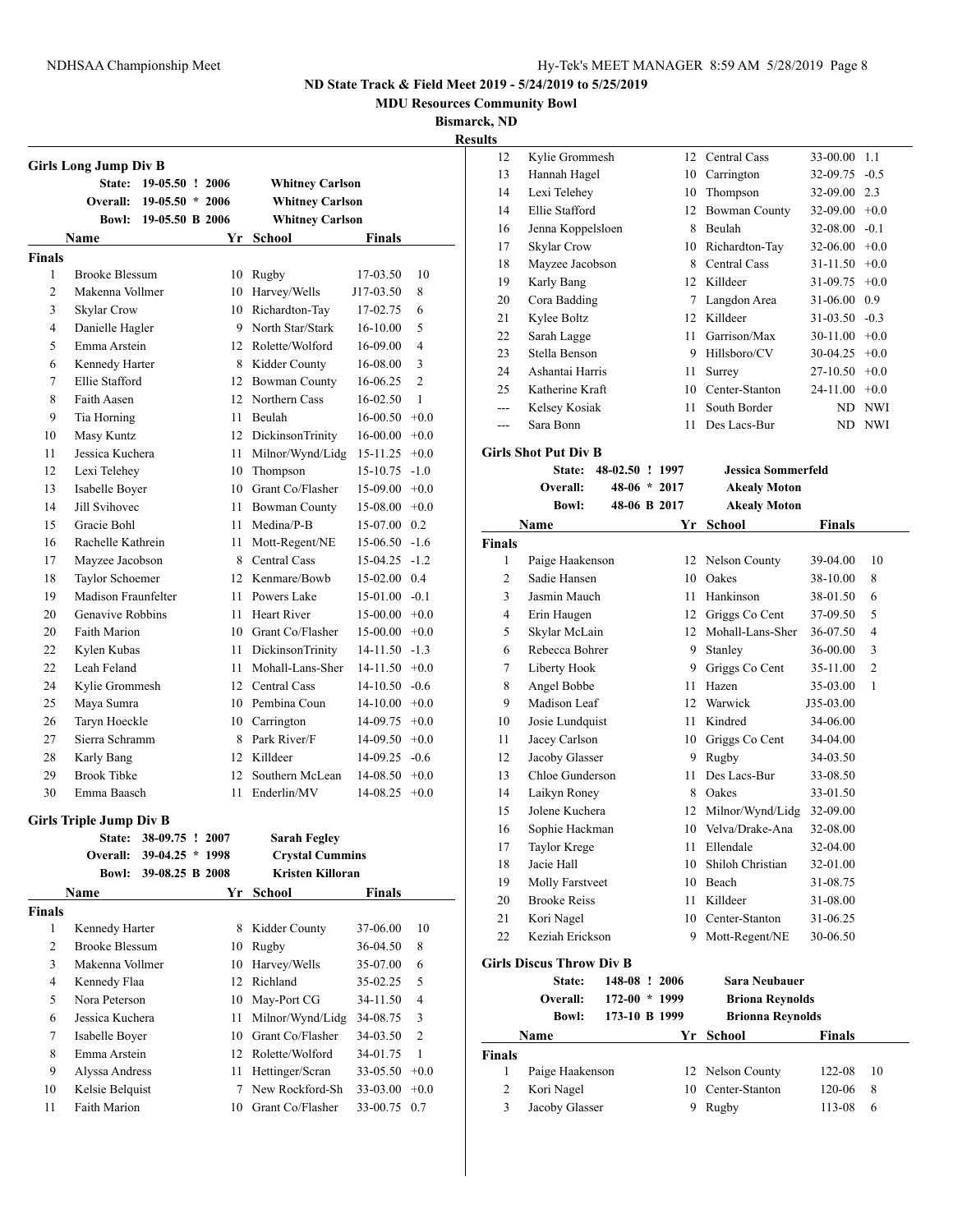**MDU Resources Community Bowl**

 $\overline{\phantom{0}}$ 

**Bismarck, ND**

**Results**

|               | (Girls Discus Throw Div B)<br><b>Finals</b> |                 |      |                     |               |                |  |  |
|---------------|---------------------------------------------|-----------------|------|---------------------|---------------|----------------|--|--|
|               | Name                                        |                 |      | Yr School           | <b>Finals</b> |                |  |  |
| 4             | Abby Magnuson                               |                 | 11   | Hillsboro/CV        | J113-08       | 5              |  |  |
| 5             | Chloe Gunderson                             |                 | 11   | Des Lacs-Bur        | 110-04        | 4              |  |  |
| 6             | <b>Haley Huesers</b>                        |                 |      | 10 Garrison/Max     | $109-10$      | 3              |  |  |
| 7             | Makayla Jones                               |                 |      | 12 Harvey/Wells     | 109-02        | $\overline{c}$ |  |  |
| 8             | Steena Larsen                               |                 |      | 12 Killdeer         | 109-01        | 1              |  |  |
| 9             | <b>Faith Dockter</b>                        |                 | 11   | South Border        | 107-00        |                |  |  |
| 10            | Nadia Post                                  |                 |      | 10 Glenburn         | 105-04        |                |  |  |
| 11            | Payton Packer                               |                 |      | 12 Kindred          | $101 - 10$    |                |  |  |
| 12            | Jasmin Mauch                                |                 |      | 11 Hankinson        | $100 - 01$    |                |  |  |
| 13            | <b>Jess Goetz</b>                           |                 |      | 10 Killdeer         | 99-11         |                |  |  |
| 14            | McKenna Rolland                             |                 |      | 10 Glenburn         | 99-08         |                |  |  |
| 15            | Jolene Kuchera                              |                 |      | 12 Milnor/Wynd/Lidg | 99-05         |                |  |  |
| 16            | Claire Dummer                               |                 |      | 10 Pembina Coun     | 98-00         |                |  |  |
| 17            | Alyssa St. Pierre                           |                 | 10   | Trenton             | 97-02         |                |  |  |
| 18            | Sadie Hansen                                |                 |      | 10 Oakes            | 97-01         |                |  |  |
| 19            | Sadie Magnuson                              |                 |      | 12 Carrington       | 94-05         |                |  |  |
| 20            | Rachel Avdem                                |                 |      | 12 Nelson County    | 94-04         |                |  |  |
| 21            | Sophie Hackman                              |                 |      | 10 Velva/Drake-Ana  | 93-00         |                |  |  |
| 22            | Hope Willson                                |                 | 12   | Barnes Co North     | 89-09         |                |  |  |
|               |                                             |                 |      |                     |               |                |  |  |
|               | <b>Girls Javelin Throw Div B</b>            |                 |      |                     |               |                |  |  |
|               | <b>State:</b>                               | 144-02 ! 2017   |      | Kari Wolfe          |               |                |  |  |
|               | Overall:                                    | $148-03 * 2002$ |      | <b>Katie Wilson</b> |               |                |  |  |
|               | Bowl:                                       | 145-10 B 2001   |      | Dana Olimb          |               |                |  |  |
| <b>Finals</b> | Name                                        |                 |      | Yr School           | <b>Finals</b> |                |  |  |
| 1             | <b>Faith Dockter</b>                        |                 | 11   | South Border        | 138-09        | 10             |  |  |
| 2             | Hayley Schmidt                              |                 | 12   | Stanley             | 131-11        | 8              |  |  |
| 3             | <b>Bre Tessier</b>                          |                 |      | 12 DickinsonTrinity | 127-00        | 6              |  |  |
| 4             | Emma Mitchell                               |                 |      | 12 Northern Lights  | 126-08        | 5              |  |  |
| 5             | Kendra Odegard                              |                 |      | 10 Lisbon           | 126-07        | 4              |  |  |
| 6             | Ieesha Jordan                               |                 | 11 - | Richardton-Tay      | 121-06        | 3              |  |  |
| 7             | Maria Leonard                               |                 |      | 11 Rolette/Wolford  | 115-00        | $\overline{2}$ |  |  |
| 8             | Kinsey Zuroff                               |                 |      | 9 GlenUllin/Hebron  | 111-08        | 1              |  |  |
| 9             | RaeAnn Rohrbeck                             |                 |      | 12 Kindred          | 110-02        |                |  |  |
| 10            | Hannah Gordon                               |                 |      | 12 Park River/F     | 109-06        |                |  |  |
| 11            | <b>Brooke Anderson</b>                      |                 | 9    | Rugby               | 109-03        |                |  |  |
| 11            | Megan Moser                                 |                 | 11   | Medina/P-B          | 109-03        |                |  |  |
| 13            | Steena Larsen                               |                 | 12   | Killdeer            | 106-03        |                |  |  |
| 14            | Morgan Lee                                  |                 | 9.   | Central Cass        | 105-00        |                |  |  |
| 15            | Sadie Magnuson                              |                 | 12   | Carrington          | $103 - 10$    |                |  |  |
| 16            | Alexa St. Pierre                            |                 | 10   | Trenton             | $102 - 10$    |                |  |  |
| 17            | Emily Jochim                                |                 | 8    | South Border        | $102 - 05$    |                |  |  |
| 18            | Kylen Kubas                                 |                 | 11   | DickinsonTrinity    | 101-07        |                |  |  |
| 19            | Callie Hase                                 |                 | 9.   | Linton/HMB          | 101-01        |                |  |  |
| 20            | Thyra Peterick                              |                 | 11   | Hatton/Northwood    | 97-07         |                |  |  |
| 21            | Erika Simpson                               |                 | 12   | Langdon Area        | 97-06         |                |  |  |
| 22            | Sadie Hansen                                |                 |      | 10 Oakes            | 97-03         |                |  |  |
| 23            | Nora Peterson                               |                 | 10   | May-Port CG         | 97-00         |                |  |  |
| 24            | Alyssa St. Pierre                           |                 | 10   | Trenton             | 95-06         |                |  |  |
| 25            | <b>Haley Hase</b>                           |                 | 11   | Linton/HMB          | 94-03         |                |  |  |
|               |                                             |                 |      |                     |               |                |  |  |

| Women - Div A - Team Rankings - 19 Events Scored |      |
|--------------------------------------------------|------|
| Fargo Davies                                     | 171  |
| Century                                          | 130  |
| Legacy                                           | 67   |
| Red River                                        | 60   |
| Shanley                                          | 47   |
| Bismarck High                                    | 47   |
| Watford City                                     | 42   |
| Dickinson                                        | 37   |
| West Fargo                                       | 29   |
| Jamestown                                        | 28   |
| Minot                                            | 26.5 |
| Mandan                                           | 19   |
| West Fargo Sheyenne                              | 18.5 |
| Williston                                        | 10   |
| Devils Lake                                      | 5    |
| Valley City                                      | 2    |
| <b>Grand Forks Central</b>                       | 2    |
|                                                  |      |

|     | Women - Div B - Team Rankings - 19 Events Scored |                |
|-----|--------------------------------------------------|----------------|
| 1)  | Rugby                                            | 84.5           |
| 2)  | Thompson                                         | 67.5           |
| 3)  | Langdon Area/Edmore/Munich                       | 40             |
|     | 4) Central Cass                                  | 38             |
|     | 5) Oakes                                         | 36.5           |
| 6)  | Hillsboro/Central Valley                         | 33             |
|     | 7) Beulah                                        | 32             |
| 8)  | Milnor/Wyndmere/Lidgerwood                       | 30             |
|     | 9) Parshall                                      | 29             |
|     | 10) Garrison/Max                                 | 25             |
|     | 11) Killdeer                                     | 23.5           |
|     | 12) Dickinson Trinity                            | 20.5           |
|     | 13) Nelson County                                | 20             |
|     | 13) Carrington                                   | 20             |
|     | 15) Kidder County                                | 17.5           |
|     | 16) Harvey/Wells County                          | 16             |
|     | 17) Kindred                                      | 13             |
|     | 17) Des Lacs-Burlington/L&C                      | 13             |
|     | 17) Bowman County                                | 13             |
|     | 20) Stanley                                      | 11             |
|     | 20) Edgeley/Kulm                                 | 11             |
|     | 22) South Border                                 | 10             |
|     | 22) Richardton-Taylor                            | 10             |
|     | 24) Southern McLean                              | 9              |
|     | 24) Benson County                                | 9              |
|     | 26) Shiloh Christian                             | 8.5            |
|     | 27) Grant County/Flasher                         | 8              |
|     | 27) Center-Stanton                               | 8              |
|     | 29) Griggs County Central                        | $\tau$         |
|     | 29) Rolette/Wolford                              | $\overline{7}$ |
|     | 29) North Star                                   | $\overline{7}$ |
|     | 29) May-Port CG                                  | 7              |
|     | 33) Richland                                     | 6.5            |
|     | 34) Hankinson                                    | 6              |
| 35) | New Rockford-Sheyenne                            | 5              |
| 35) | Bottineau                                        | 5              |